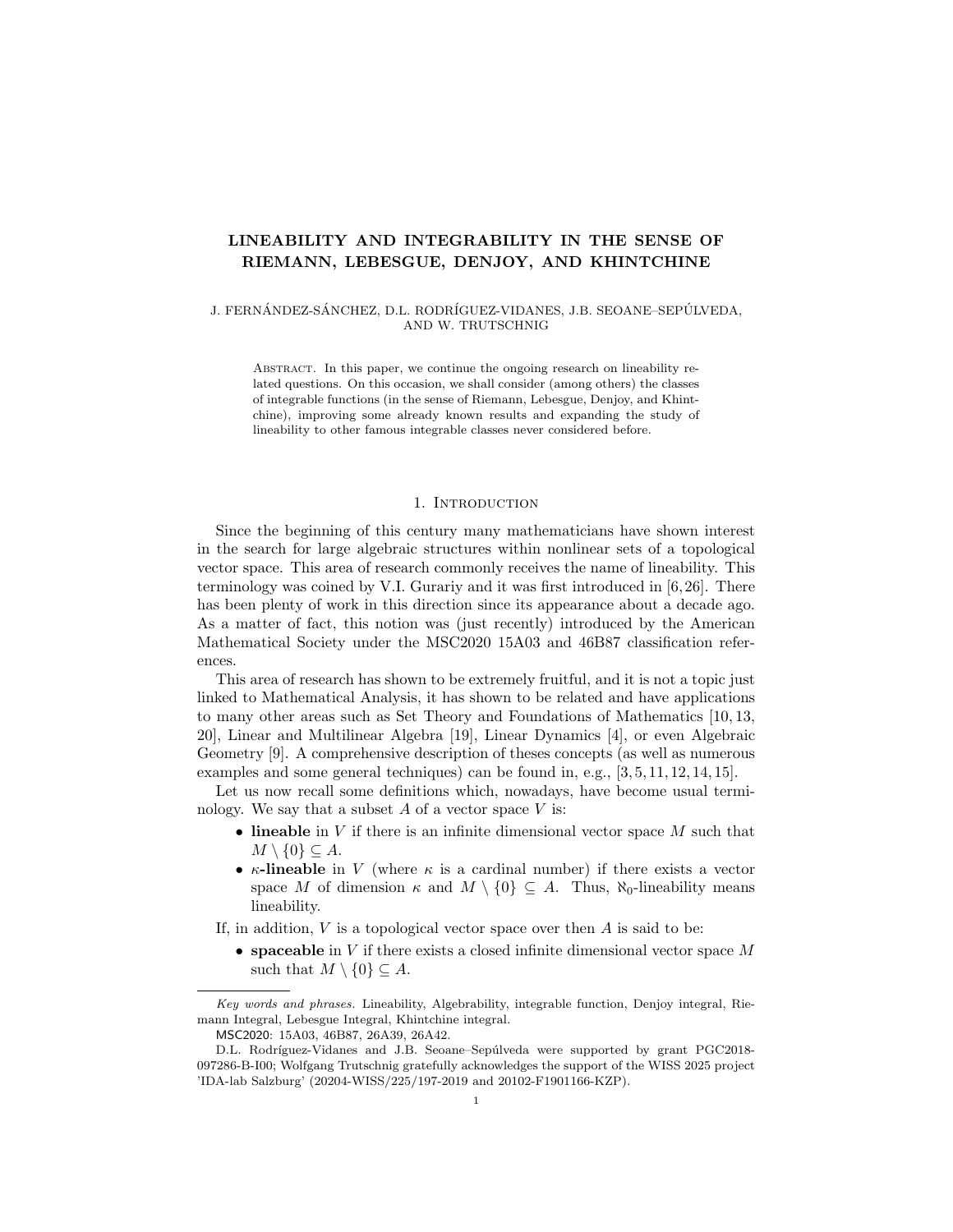Finally, and following  $[5]$ , if  $V$  is a vector space contained in a (not necessarily unital) algebra and if  $\kappa$  is any (finite or infinite) cardinal number, then A is called:

- algebrable if there is an algebra M so that  $M \setminus \{0\} \subset A$  and M is infinitely generated, that is, the cardinality of any system of generators of  $M$  is infinite.
- $\kappa$ -algebrable if there is a  $\kappa$ -generated algebra M with  $M \setminus \{0\} \subset A$ .
- strongly  $\kappa$ -algebrable if there is a  $\kappa$ -generated free algebra M such that  $M \setminus \{0\} \subset A$ .

Note that if V is contained in a commutative algebra, then a set  $B \subset X$  is a system of generators of some free algebra M with  $M \setminus \{0\} \subset A$  if and only if for any  $n \in \mathbb{N}$ , any nonzero polynomial P in n variables without constant term and any  $b_1, \ldots, b_n \in B$ , we have  $P(b_1, \ldots, b_n) \in A \setminus \{0\}.$ 

We shall also need some typical definitions and notations from Real Analysis. If f is Riemann integrable on a compact interval [a, b], we let  $\int^{b}$ a  $f(t)dt$  denote the Riemann integral of f on  $[a, b]$  and, if f is Lebesgue integrable on a measurable set A, we denote  $\int f(x)d\lambda$  the Lebesgue integral on A.

As it is commonly defined, we call a function  $f : [a, \infty) \to \mathbb{R}$  Riemann integrable if f is Riemann integrable on  $[a, x]$  for every  $x \in (a, \infty)$  and the limit  $\lim_{x \to \infty} \int_a^x$  $f(t)dt$ exists and is finite. This limit will be denoted by  $\int_{-\infty}^{\infty}$ a  $f(t)dt$ . In the same terminology, given a function  $f : [a, b] \to \mathbb{R}$  unbounded on b (respectively a), we shall also call f Riemann integrable if f is Riemann integrable on  $[a, x]$  for every  $x \in (a, b)$ and the limit  $\lim_{x\to b}$  $\int_0^x f(t)dt$  exists and is finite. Given a function defined on R, we say that f is Riemann integrable on R if f and  $g(x) = f(-x)$  are Riemann integrable on  $[0, \infty)$ . This will be denoted by  $\int_{-\infty}^{\infty}$ −∞  $f(t)dt$ .

Let us also present the following notations for some classes of functions from I to  $\mathbb R$  (where  $I$  is non-degenerate interval):

 $\mathcal{R}(I)$ : functions that are Riemann integrable on I.

- $\mathcal{R}_b(I)$ : bounded functions that are Riemann integrable on I.
- $\mathcal{R}_{u}(I)$ : unbounded functions that are Riemann integrable on I.
- $N\mathcal{R}(I)$ : nowhere Riemann integrable functions on I, that is, the family of functions f such that  $f \restriction [a, b]$  is not Riemann integrable for every non-degenerate interval  $[a, b] \subset I$ , where  $f \restriction [a, b]$  denotes the restriction of f to  $[a, b]$ .
- $\mathcal{L}_p(I)$ : Lebesgue p-integrable functions on I, that is, the functions f such that  $\int_I |f|^p d\lambda$  exists, where  $\lambda$  denotes the Lebesgue measure.
- $\mathcal{C}_b(I)$ : continuous bounded functions on I.

 $\mathcal{C}_u(I)$ : continuous unbounded functions on I.

Moreover in the case  $I = \mathbb{R}$ , since no confusion arises, we shall simply write  $\mathcal{R}$ ,  $\mathcal{R}_b$ ,  $\mathcal{R}_u$ ,  $\mathcal{NR}$ ,  $\mathcal{L}_p$ ,  $\mathcal{C}_b$  and  $\mathcal{C}_u$ .

Furthemore, let us also denote the following families of functions from a nondegenerate interval  $I$  into  $\mathbb{C}$ :

 $\mathcal{R}(I,\mathbb{C})$ : functions that are Riemann integrable on I.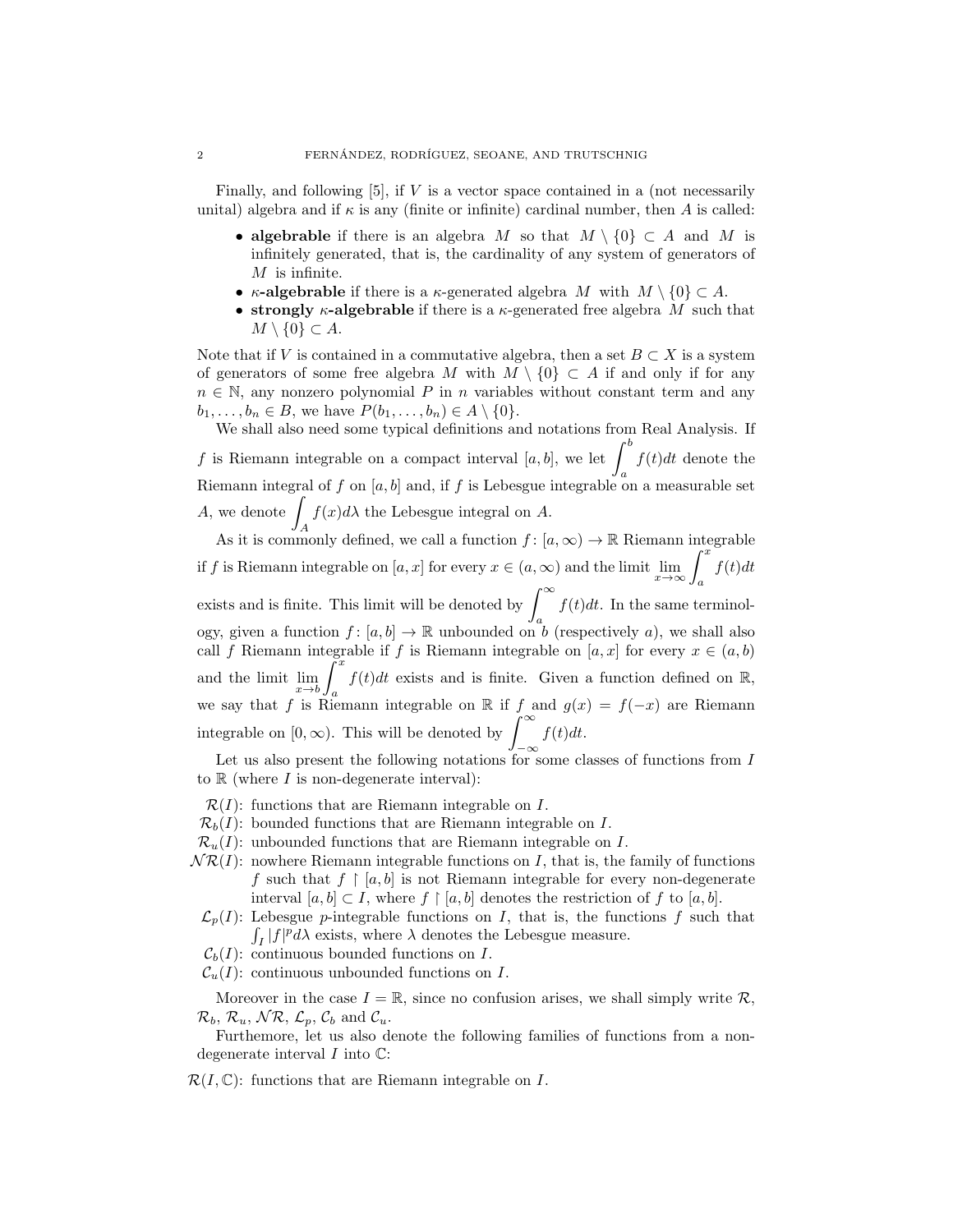$\mathcal{L}_1(I,\mathbb{C})$ : Lebesgue 1-integrable functions on I, that is, the functions f such that  $\int_I |f| d\lambda$  exists.

Let us consider the following definitions which have been taken from [23]. We begin with the well known concept of absolute continuity.

**Definition 1.1.** A function  $f : [a, b] \to \mathbb{R}$  is absolutely continuous (AC) on  $E \subseteq$ [a, b] if for every  $\varepsilon > 0$ , there exists  $\delta > 0$  such that whenever a finite sequence of pairwise subintervals  $\{[c_i, d_i] : i \in \{1, \ldots, n\}\}\$  that have endpoints in E satisfies  $\sum_{i=1}^{n} (d_i - c_i) < \delta$  we have  $\sum_{i=1}^{n} |f(d_i) - f(c_i)| < \varepsilon$ .

The concept of absolute continuity can be tightened in the following way:

Take  $f : [a, b] \to \mathbb{R}$  and  $[c, d] \subset [a, b]$ . We denote the oscillation of f on the interval  $[c, d]$  by

$$
\omega(f; [c, d]) := \sup\{|f(y) - f(x)| \colon c \le x < y \le d\}.
$$

**Definition 1.2.** A function  $f : [a, b] \to \mathbb{R}$  is absolutely continuous in the restricted sense  $(AC_*)$  on  $E \subseteq [a, b]$  if for every  $\varepsilon > 0$ , there exists  $\delta > 0$  such that whenever a finite sequence of pairwise subintervals  $\{[c_i, d_i] : i \in \{1, ..., n\}\}$  that have endpoints in E satisfies  $\sum_{i=1}^{n} (d_i - c_i) < \delta$  we have  $\sum_{i=1}^{n} \omega(f; [c_i, d_i]) < \varepsilon$ .

Notice that  $AC_*$  implies  $AC$ .

**Definition 1.3.** A function  $f: [a, b] \to \mathbb{R}$  is:

- (i) generalized absolutely continuous  $(ACG)$  on E if  $f \restriction E$  is continuous on E and E can be written as the countable union of sets  $E_n$  such that  $f \restriction E_n$  is  $AC$ :
- (ii) generalized absolutely continuous in the restricted sense  $(ACG_*)$  on E if  $f \restriction E$  is continuous on E and E can be written as the countable union of sets  $E_n$  such that  $f \restriction E_n$  is  $AC_*$ .

Let us consider the following functions from  $I = [a, b]$  to R.

**Definition 1.4.** A function  $f: I \to \mathbb{R}$  is Denjoy integrable if there exists an ACG<sup>\*</sup> function  $F: I \to \mathbb{R}$  such that  $F' = f$  a.e. We denote the family of Denjoy integrable functions from I to  $\mathbb R$  by  $\mathcal{D}(I)$ .

Finally we will also consider Khintchine integrable functions from  $I = [a, b]$  to R. To do so, let us introduce some basic definitions.

**Definition 1.5.** Let A be a Lebesgue measurable set and let  $x \in \mathbb{R}$ . The Lebesgue density of A at x is defined by

$$
d_x A := \lim_{h \to 0+} \frac{\lambda(A \cap (x - h, x + h))}{2h}.
$$

Notice that such limit exists a.e. (consider the Lebesgue points of  $\chi_A$ ). Moreover  $0 \leq d_x A \leq 1$ . We say that x is a point of density of A if  $d_x A = 1$ .

**Definition 1.6.** Let  $f: I \to \mathbb{R}$  and  $x \in I$ . We say that f is approximately differentiable at x if there exists  $A \subset I$  measurable set such that x is a point of density of A and  $f \restriction A$  is differentiable at x. We denote the approximate derivative of f at x by  $f_{ap}'(x)$ .

It is easy to see that given  $f : [a, b] \to \mathbb{R}$  differentiable at  $x \in (a, b)$ , then f is approximately differentiable at x.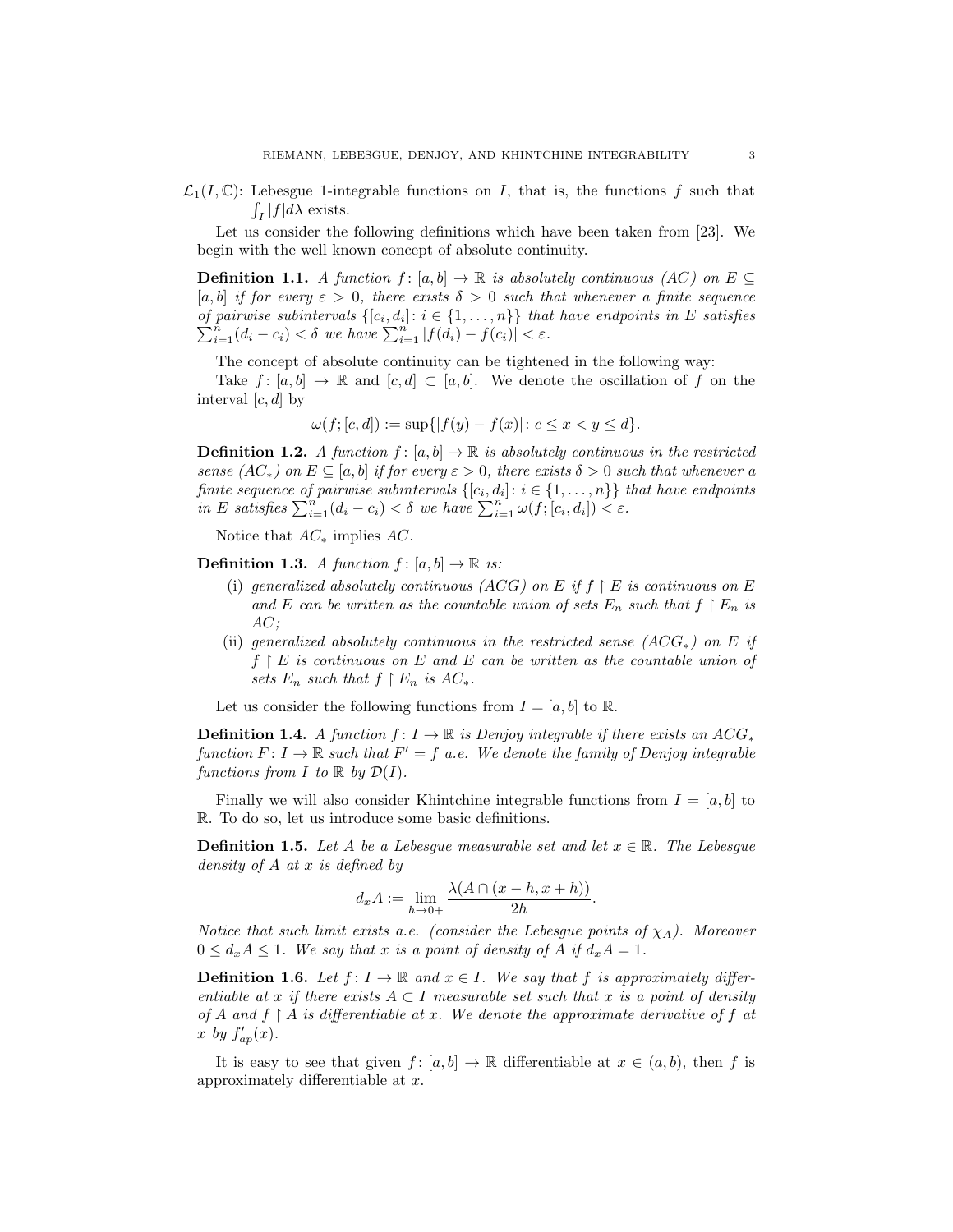**Definition 1.7.** A function  $f: I \to \mathbb{R}$  is Khintchine integrable if there exists an ACG function  $F: I \to \mathbb{R}$  such that  $F'_{ap} = f$  a.e. We denote the family of Khintchine integrable functions from I to  $\mathbb R$  by  $\mathcal K(I)$ .

The following construction of sets will be used throughout this work. Let us begin by recalling the following well known result of set theory (see, for instance, [25]).

**Lemma 1.8.** There exists a family  $N$  of c-many distinct subsets of  $N$  such that

 $N_1 \cap \ldots \cap N_n \cap N_{n+1}^c \cap \ldots \cap N_m^c \neq \varnothing$ 

for every finite collection  $\{N_1, \ldots, N_n, N_{n+1}, \ldots, N_m\} \subset \mathcal{N}$  with  $N_i \neq N_j$  if  $i \neq j$ and where  $N^c$  denotes  $\mathbb{N} \setminus N$  provided that  $N \subset \mathbb{N}$ .

Fix a family  $N$  that satisfies Lemma 1.8 and partition  $(0, 1)$  as follows: for every positive integer  $n$ , let

$$
I_n = \begin{cases} \left(\frac{1}{2^n}, \frac{1}{2^{n-1}}\right) & \text{if } n > 1, \\ \left(\frac{1}{2}, 1\right) & \text{otherwise.} \end{cases}
$$

Now, since  $|\mathcal{N}| = \mathfrak{c}$ , let  $\{N_{\xi} : \xi < \mathfrak{c}\}\)$  be an enumeration, without repetition, of N. For every  $\xi < \mathfrak{c}$ , we define

$$
M_{N_{\xi}} := \bigcup_{n \in N_{\xi}} I_n,
$$

and

$$
M_{N_{\xi}^c} := \bigcup_{n \in N_{\xi}^c} I_n,
$$

By Lemma 1.8 notice that  $M_{N_{\xi}} \neq M_{N_{\zeta}}$  and  $M_{N_{\xi}} \neq M_{N_{\zeta}}$  for every  $\zeta < \xi <$ c. Furthermore, for every finite collection  $\{N_1, \ldots, N_n, N_{n+1}, \ldots, N_m\} \subset \mathcal{N}$  with  $N_i \neq N_j$  if  $i \neq j$ , we have that  $M_{N_1} \cap \ldots \cap M_{N_n} \cap M_{N_{n+1}^c} \cap \ldots M_{N_m^c} \supset I_k$  for some  $k \in \mathbb{N}$ .

After the previous battery of notations, concepts, and definitions we now proceed with Section 2, which deals with lineability within the framework of Riemann and Lebesgue integrability. Section 3 focuses on the interaction among the classes of Denjoy, Khintchine, Lebesgue, and Riemann integrable functions within the lineability point of view. A final section shall consider some remarks

#### 2. On Riemann and Lebesgue integrability

In this section we will be concerned primarily on improving some results of [7] or [21].

**Theorem 2.1.** There exist a Hamel basis  $\{f_{\xi} : \xi < 2^{\epsilon}\}\$  of cardinality  $2^{\epsilon}$  with  $span\{f_{\xi}:\xi < 2^{\mathfrak{c}}\}\subset \mathcal{R}_b$  and  $span\{f_{\xi}:\xi < \mathfrak{c}\}\setminus\{0\}\subset \mathcal{R}_b\setminus\bigcup_{p>0}\mathcal{L}_p$ , and a vector space W of dimension c of continuous functions on  $[0, 1]$  such that for every  $f \in span\{f_{\xi} \colon \mathfrak{c} \leq \xi < 2^{\mathfrak{c}}\} \setminus \{0\}$  and  $g \in W \setminus \{0\}$  we have  $f \circ g \notin \mathcal{R}([0,1])$ .

*Proof.* For every  $\xi < \mathfrak{c}$ , let us define the auxiliar function  $h_{\xi} : [0,1] \to \mathbb{R}$  in the following way (see Figure 1)

$$
h_{\xi}(x) = \begin{cases} 1 & \text{if } x \in M_{N_{\xi}}, \\ -1 & \text{if } x \in M_{N_{\xi}^c}, \\ 0 & \text{if } x \in \{0,1\}. \end{cases}
$$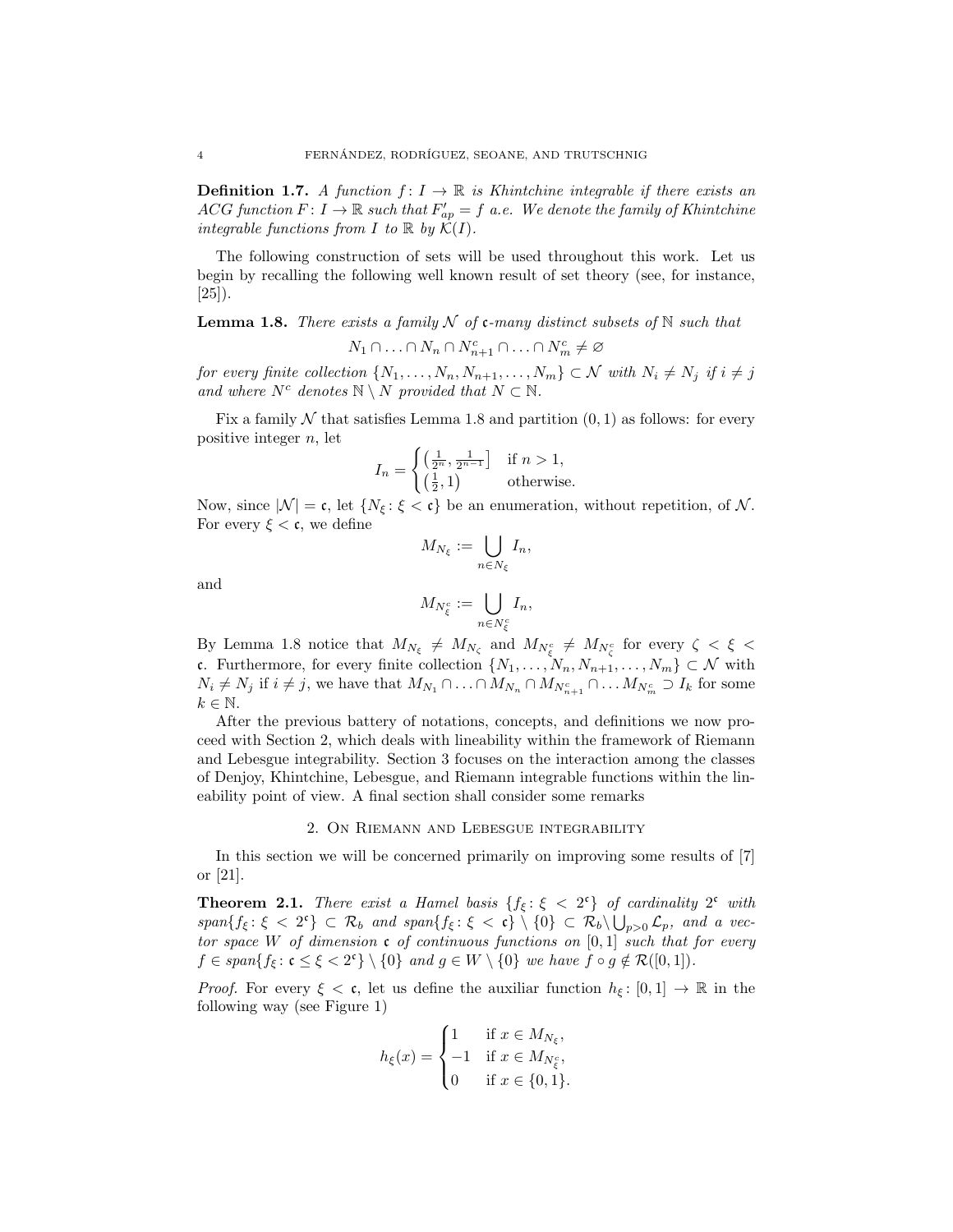Using function  $h_{\xi}$ , consider  $f_{\xi} : \mathbb{R} \to \mathbb{R}$  as (see Figure 1)

$$
\widetilde{f}_{\xi}(x) = \begin{cases}\n\frac{(-1)^n h_{\xi}(|x| - n + 1)}{\ln n} & \text{if } |x| \in (n - 1, n) \text{ for some } n \in \mathbb{N} \text{ with } n > 2, \\
0 & \text{otherwise.} \n\end{cases}
$$

Notice that all functions  $f_{\xi}$  are distinct by Lemma 1.8. Since the space  $\beta$  (of all bounded functions from  $\mathbb R$  to  $\mathbb R$ ) has dimension  $2^c$  (see [7]), let G be a Hamel basis of B of dimension  $2^c$ . Now, as card $(\mathcal{G}) = 2^c$ , let  $\{g_{\xi} : \xi < 2^c\}$  be an enumeration, without repetition, of G. For every  $\xi < 2^{\mathfrak{c}}$ , we define  $f_{\xi} : \mathbb{R} \to \mathbb{R}$ , if  $\xi < \mathfrak{c}$ , as follows

$$
f_{\xi}(x) = \begin{cases} \widetilde{f}_{\xi}(x) & \text{if } |x| \notin \bigcup_{n \in \mathbb{N}} C_n, \\ (g_{\xi} \circ \tau_n)(|x|) & \text{if } |x| \in C_n \text{ for some } n \in \mathbb{N}, \end{cases}
$$

and, if  $\xi \geq \mathfrak{c}$ ,

$$
f_{\xi}(x) = \begin{cases} 0 & \text{if } |x| \notin \bigcup_{n \in \mathbb{N}} C_n, \\ (g_{\xi} \circ \tau_n)(|x|) & \text{if } |x| \in C_n \text{ for some } n \in \mathbb{N}, \end{cases}
$$

where, for every  $n \in \mathbb{N}$ ,  $C_n$  is a Cantor set of Lebesgue measure 0 contained in  $\left(\frac{1}{n+1}, \frac{1}{n}\right)$  and  $\tau_n : C_n \to \mathbb{R}$  is a bijection. Notice that  $f_{\xi}$  is an even mapping for every  $\xi < 2^{\mathfrak{c}}$ . The set  $\{f_{\xi} : \xi < 2^{\mathfrak{c}}\}$  forms a Hamel basis such that the result is satisfied with  $W$ , the following vector space which can be found in [7].

Let  $g_0: [0,1] \rightarrow [0,1]$  be a continuous function such that  $g_0$  is not the zero function on any subinterval of  $[0, 1]$  and the total Lebesgue measure of all intervals in which  $g_0$  is not identically zero is  $\frac{1}{2}$ . Furthermore, if  $[a, b] \subset [0, 1]$  and there exists  $x_0 \in (a, b)$  such that  $g_0(x_0) = 0$ , then there exists  $[c, d] \subset (a, b)$  such that  $g_0([c, d]) = [0, \frac{1}{2^n}]$  for some  $n \in \mathbb{N}$  (see [7, proposition 2.1] for the existence of such function  $g_0$ ). Take  $W = \text{span}\{g_0^{\alpha} : \alpha > 0\}$ , which is an algebra of dimension c of continuous functions on [0, 1] (see [7, proposition 2.2]).

The proof is structured into 5 steps: in *Step 1* it is shown that all functions are dinstinct; in Step 2 that  $f_{\xi} \in \mathcal{R}_b$  for every  $\xi < \mathfrak{c}$  and, if  $\xi < \mathfrak{c}$ , we have  $f_{\xi} \notin \bigcup_{p>0} \mathcal{L}_p$ ; in Step 3 we show the linear independency of  $\{f_{\xi} : \xi < 2^{\epsilon}\}\$ ; Step 4 deals with the composition argument; and Step 5 tackles the problem that span $\{f_{\xi} : \xi < \mathfrak{c}\}\setminus\{0\} \subset$  $\mathcal{R}_b\backslash \bigcup_{p>0}\mathcal{L}_p.$ 

Step 1: For every  $\alpha < \beta < 2^{\mathfrak{c}}$ , it is enough to show that  $f_{\alpha} \neq f_{\beta}$ . Fix  $n \in \mathbb{N}$ . Notice that the functions  $f_{\alpha}$  and  $f_{\beta}$  are uniquely determined in  $C_n$  by  $g_{\alpha}$  and  $g_{\beta}$ , respectively. Hence,  $f_{\alpha} \neq f_{\beta}$ . Indeed, since  $g_{\alpha} \neq g_{\beta}$ , there exists  $x \in \mathbb{R}$  such that  $g_{\alpha}(x) \neq g_{\beta}(x)$ . Now, as  $\tau_n$  is a bijection from  $C_n$  to R, there exists  $\bar{x} \in C_n$  such that  $\tau_n(\bar{x}) = x$ . Thus,  $f_\alpha(\bar{x}) = (g_\alpha \circ \tau_n)(\bar{x}) = g_\alpha(x) \neq g_\beta(x) = (g_\beta \circ \tau_n)(\bar{x}) = f_\beta(\bar{x})$ .

Step 2: It is easy to see that  $f_{\xi}$  is bounded. To prove that  $f_{\xi}$  is Riemann integrable, it is enough to show that  $\int_{-\infty}^{\infty} f_{\xi}(t)dt = \int_{-1}^{1} f_{\xi}(t)dt + \int_{-\infty}^{-1} f_{\xi}(t)dt +$  $\int_1^{\infty} f_{\xi}(t)dt$  exists. Notice that the set of discontinuities of  $f_{\xi}$ , when  $\xi < \mathfrak{c}$ , has Lebesgue measure 0 since it is contained in the union of the set of descontinuities of  $f_{\xi}$  (which is countable) and the set  $\bigcup_{n\in\mathbb{N}}((-C_n)\cup C_n)$  (which has measure 0). If  $\xi \geq c$ , then the set of discontinuities of  $f_{\xi}$  has also measure 0 since it is contained in  $\bigcup_{n\in\mathbb{N}}((-C_n)\cup C_n)$ . Then, we have that  $\int_{-1}^1 f_{\xi}(t)dt$  exists by the Lebesgue criterion for Riemann integrability. Now, if  $\xi \geq \mathfrak{c}$ , then it is easy to see that  $\int_{-\infty}^{-1} f_{\xi}(t)dt =$  $\int_1^{\infty} f_{\xi}(t)dt = 0$ . Thus,  $f_{\xi} \in \mathcal{R}_b$  for every  $\xi \geq \mathfrak{c}$ . Assume that  $\xi < \mathfrak{c}$ . For every  $x > 1$ , the function  $F_{\xi}(x) = \int_1^x f_{\xi}(t)dt$  is well defined by the Lebesgue criterion for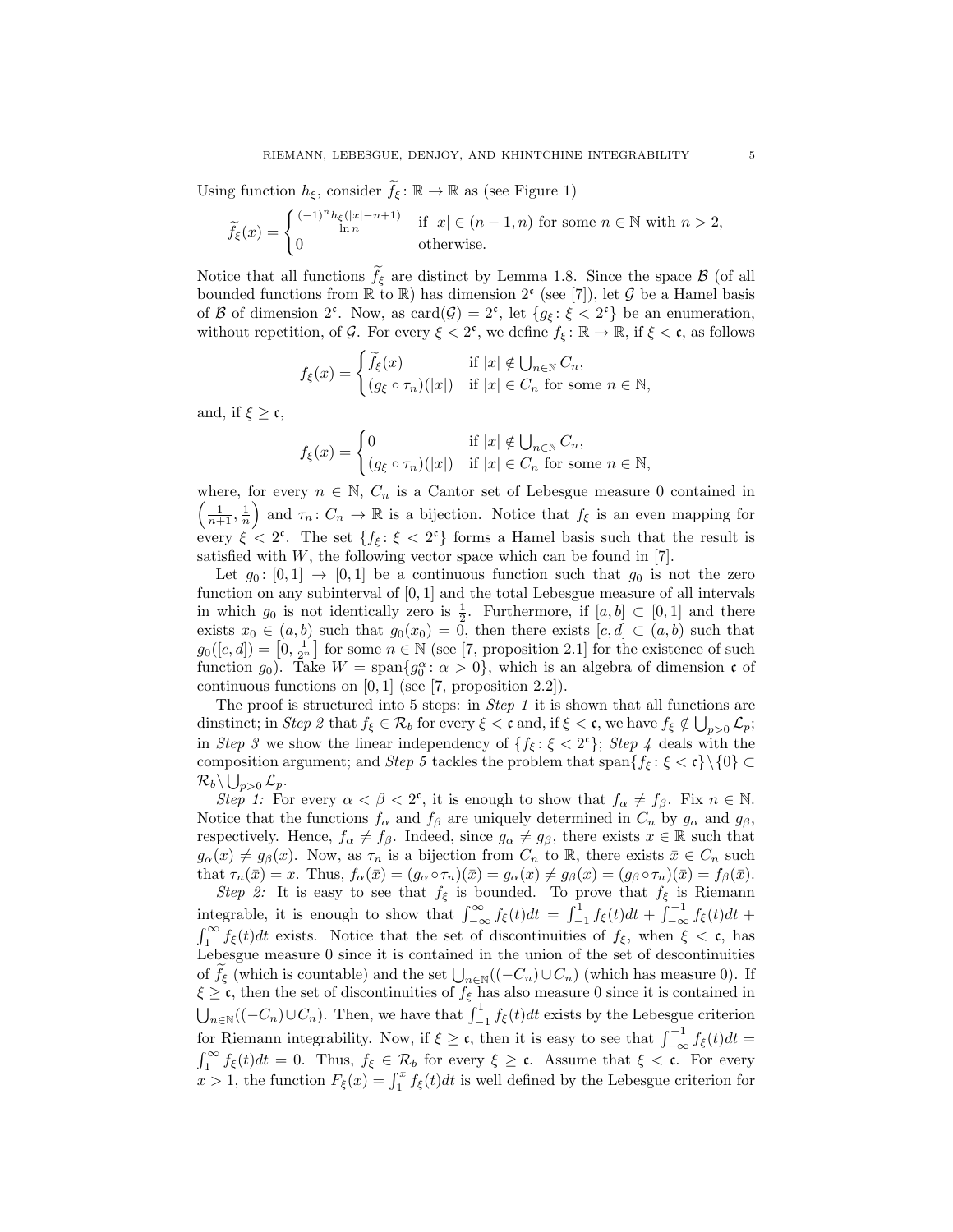Riemann integrability. Now, notice that  $\int_0^1 h_{\xi}(t)dt = \lambda(M_{N_{\xi}}) - \lambda(M_{N_{\xi}})$ . Then, for every  $n \geq 2$ , we have

$$
F_{\xi}(n) = \int_{1}^{n} f_{\xi}(t)dt = \sum_{i=2}^{n} \int_{i-1}^{i} f_{\xi}(t)dt = \sum_{i=2}^{n} \frac{(-1)^{i}}{\ln i} \int_{i-1}^{i} h_{\xi}(t-i+1)dt
$$

$$
= (\lambda(M_{N_{\xi}}) - \lambda(M_{N_{\xi}^{c}})) \sum_{i=2}^{n} \frac{(-1)^{i}}{\ln i}.
$$

Notice that  $\lambda(M_{N_{\xi}}) - \lambda(M_{N_{\xi}}) \neq 0$  since  $N_{\xi}$  and  $N_{\xi}^{c}$  have infinitely many elements and either  $M_{N_{\xi}}$  or  $M_{N_{\xi}}$  contains  $(\frac{1}{2},1)$  which has Lebesgue measure  $\frac{1}{2}$ . Thus, by Dirichlet's test, the limit  $\lim_{n\to\infty} F_{\xi}(n)$  exists. Hence, if  $x \in (n, n+1)$  for some  $n \in \mathbb{N}$ , notice that

$$
F_{\xi}(x) = F_{\xi}(n) + \int_{n}^{x} f(t)dt = F_{\xi}(n) + O\left(\frac{1}{\ln(n+1)}\right),
$$

which implies that  $\int_1^{\infty} f(t)dt$  exists. Furthermore, since  $f_{\xi}$  is even, we have that  $\int_{-\infty}^{-1} f_{\xi}(t) dt$  also exists. It remains to show that  $f_{\xi} \notin \bigcup_{p>0} \mathcal{L}_p$  for every  $\xi < \mathfrak{c}$ . Assume, by way of contradiction, that  $\int_{\mathbb{R}} |f_{\xi}|^p d\lambda$  exists for some  $p > 0$ . Hence,  $\int_{[1,\infty)} |f_{\xi}|^p d\lambda$  also exists. But

$$
\int_{[1,\infty)} |f_{\xi}|^p d\lambda = \lim_{n \to \infty} \int_{[1,n]} |f_{\xi}|^p d\lambda = \lim_{n \to \infty} \sum_{i=2}^n \frac{1}{\ln^p i}
$$

diverges.

Step 3: Assume that  $\sum_{i=1}^m \alpha_i f_{\xi_i} = 0$  where  $f_{\xi_1}, \ldots, f_{\xi_m} \in \{f_{\xi} : \xi < 2^{\mathfrak{c}}\}$  are distinct,  $\alpha_1, \ldots, \alpha_m \in \mathbb{R}$  and  $m \in \mathbb{N}$ . We need to prove that  $\alpha_i = 0$  for every  $i \in \{1, \ldots, m\}$ . As  $\sum_{i=1}^{m} \alpha_i f_{\xi_i}(x) = 0$  for every  $x \in \mathbb{R}$ , we have that, for any  $n \in \mathbb{N}, 0 = \sum_{i=1}^{n} \alpha_i \overline{f_{\xi_i}} \int_{0}^{n-1} C_n = \sum_{i=1}^{m} \alpha_i (g_{\xi_i} \circ \tau_n) \int_{0}^{n} C_n$ . Thus, since the functions  ${g_{\xi_1} \circ \tau_n, \ldots, g_{\xi_m} \circ \tau_n}$  are linearly independent in  $\mathcal{B}(C_n)$  (the family of bounded functions from  $C_n$  to  $\mathbb{R}$ ), we have  $\alpha_i = 0$  for every  $i \in \{1, ..., m\}$ .

Step 4: Notice that span $\{f_{\xi}: \xi < 2^{\mathfrak{c}}\} \subset \mathcal{R}_b$  and, by applying similar techniques to the ones used in [7] to span $\{f_{\xi}: \mathfrak{c} \leq \xi < 2^{\mathfrak{c}}\}$  and W, the composition part easily follows.

 $\sum_{i=1}^n \alpha_i f_{\xi_i} \notin \bigcup_{p>0} \mathcal{L}_p$ , where  $f_{\xi_1}, \ldots, f_{\xi_n} \in \{f_{\xi} : \xi < \mathfrak{c}\}\$ are distinct,  $\alpha_1, \ldots, \alpha_n \in$ Step 5: It is obvious that span $\{f_{\xi} : \xi < \mathfrak{c}\} \subset \mathcal{R}_b$ . Thus, it remains to show that  $\mathbb{R}\setminus\{0\}$  and  $n \in \mathbb{N}$ . Let  $A = \{j \in \{1, \ldots, n\} : \alpha_j > 0\}$  and  $B = \{j \in \{1, \ldots, n\} : \alpha_j < 0\}$ 0}. By the constuction of the sets  $M_{N_{\xi}}$ 's and  $M_{N_{\xi}}$ 's, there exists an interval J of the form  $\left(\frac{1}{2^n}, \frac{1}{2^{n-1}}\right]$  or  $\left(\frac{1}{2}, 1\right)$  such that

$$
J \subseteq \left(\bigcap_{j \in A} M_{N_{\xi_j}}\right) \cap \left(\bigcap_{j \in B} M_{N_{\xi_j}^c}\right).
$$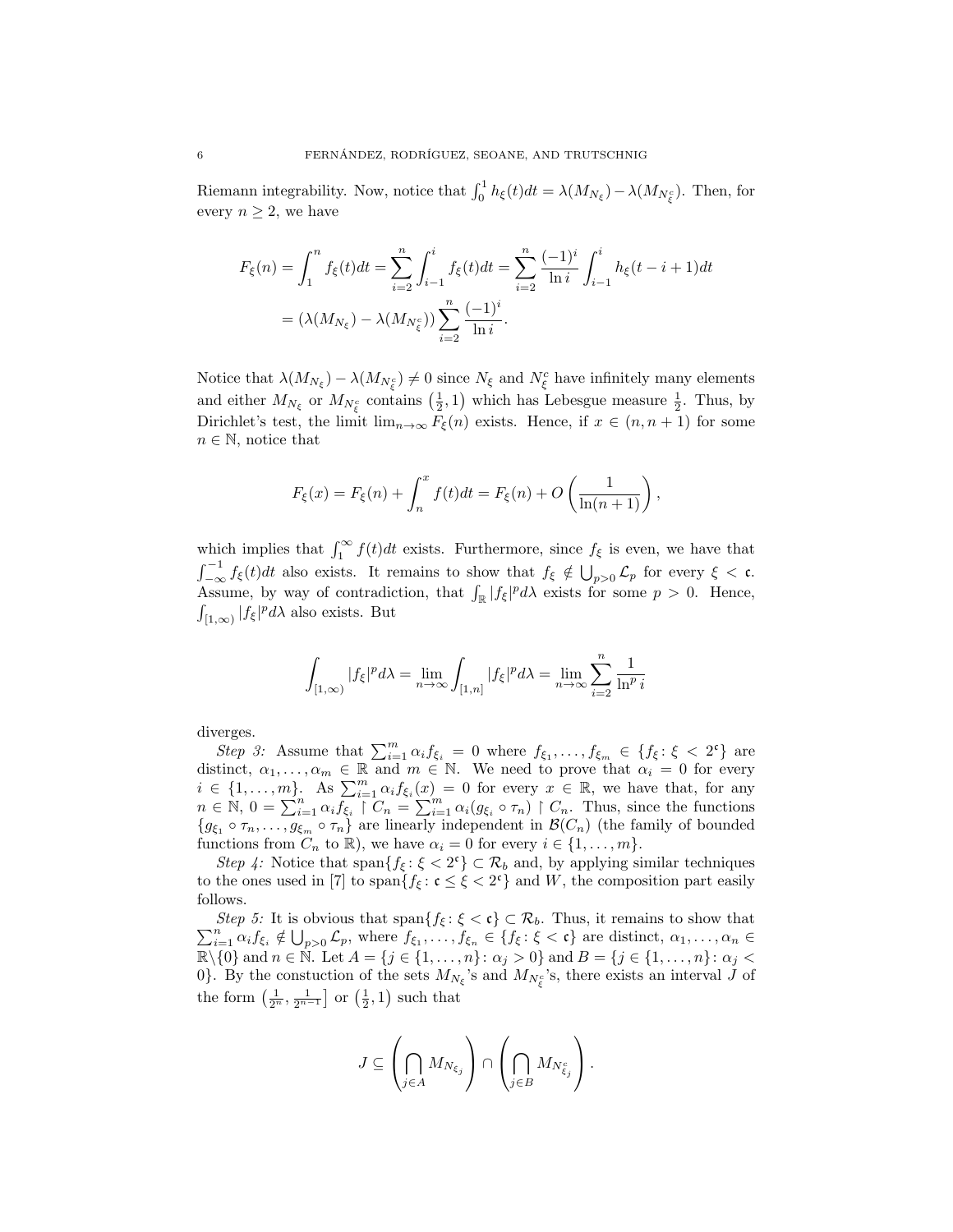

Figure 1. Left figure shows an approximate representation of the functions  $h_{\xi}$  and right figure shows an approximate representation of the functions  $\widetilde{f}_{\xi}$  defined in the proof of Theorem 2.1.

Thus, for every odd positive integer  $k \geq 3$ , we have  $\sum_{i=1}^{n} \alpha_i f_{\xi_i} \restriction (k+J) =$  $\frac{1}{\ln k} \sum_{i=1}^{n} |\alpha_i|$ . Hence,

$$
\int_{\mathbb{R}} \left| \sum_{i=1}^{n} \alpha_{i} f_{\xi_{i}} \right|^{p} d\lambda \ge \int_{\bigcup_{k \in \mathbb{N}} (2k+1+J)} \left| \sum_{i=1}^{n} \alpha_{i} f_{\xi_{i}} \right|^{p} d\lambda
$$
\n
$$
= \lim_{m \to \infty} \sum_{k=1}^{m} \int_{2k+1+J} \left| \sum_{i=1}^{n} \alpha_{i} f_{\xi_{i}} \right|^{p} d\lambda
$$
\n
$$
= \lim_{m \to \infty} \sum_{k=1}^{m} \frac{1}{\ln^{p}(2k+1)} \int_{2k+1+J} \left( \sum_{i=1}^{n} |\alpha_{i}| \right)^{p} d\lambda
$$
\n
$$
= \lambda(J) \left( \sum_{i=1}^{n} |\alpha_{i}| \right)^{p} \lim_{m \to \infty} \sum_{k=1}^{m} \frac{1}{\ln^{p}(2k+1)}.
$$
\nThe series  $\sum^{\infty} 1$ , diverges. Thus,  $\sum^{n} \alpha_{i} f_{i} d \mid d \leq f_{i} d \mid d \leq f_{i} d \mid d \leq f_{i} d \mid d \leq f_{i} d \mid d \leq f_{i} d \mid d \leq f_{i} d \mid d \leq f_{i} d \mid d \leq f_{i} d \mid d \leq f_{i} d \mid d \leq f_{i} d \mid d \leq f_{i} d \mid d \leq f_{i} d \mid d \leq f_{i} d \mid d \leq f_{i} d \mid d \leq f_{i} d \mid d \leq f_{i} d \mid d \leq f_{i} d \mid d \leq f_{i} d \mid d \leq f_{i} d \mid d \leq f_{i} d \mid d \leq f_{i} d \mid d \leq f_{i} d \mid d \leq f_{i} d \mid d \leq f_{i} d \mid d \leq f_{i} d \mid d \leq f_{i} d \mid d \leq f_{i} d \mid d \leq f_{i} d \mid d \leq f_{i} d \mid d \leq f_{i} d \mid d \leq f_{i} d \mid d \leq f_{i} d \mid d \leq f_{i} d \mid d \leq f_{i} d \mid d \leq f_{$ 

However, the series  $\sum_{k=1}^{\infty} \frac{1}{\ln^p(2k)}$  diverges. Thus,  $\sum_{i=1}^n \alpha_i f_{\xi_i} \notin \bigcup_{p>0} \mathcal{L}_p$ .

**Remark 2.2.** By adapting the proof of Theorem 2.1, the same can be said for any closed interval  $[a, b]$  instead of  $[0, 1]$ . Furthermore, by also adapting the proof of Theorem 2.1, the same result is also true for the family  $\mathcal{R}_b(I) \setminus \bigcup_{p>0} \mathcal{L}_p(I)$ , where I is an unbounded interval and by taking  $[a, b] \subset I$  for the composition argument.

**Corollary 2.3.** Let I be a non-degenerate interval. The family  $\mathcal{R}_b(I) \setminus \bigcup_{p>0} \mathcal{L}_p(I)$ is c-lineable.

**Theorem 2.4.** Let  $I = [a, b]$ . Then the family  $\mathcal{R}_u(I) \setminus \mathcal{L}_1(I)$  is c-lineable.

*Proof.* We will find a family of linearly independent functions  $\mathcal F$  such that span $\{\mathcal F\}$  $\{0\} \subset \mathcal{R}_u(I) \setminus \mathcal{L}_1(I)$  and  $\text{card}(\mathcal{F}) = \mathfrak{c}$ .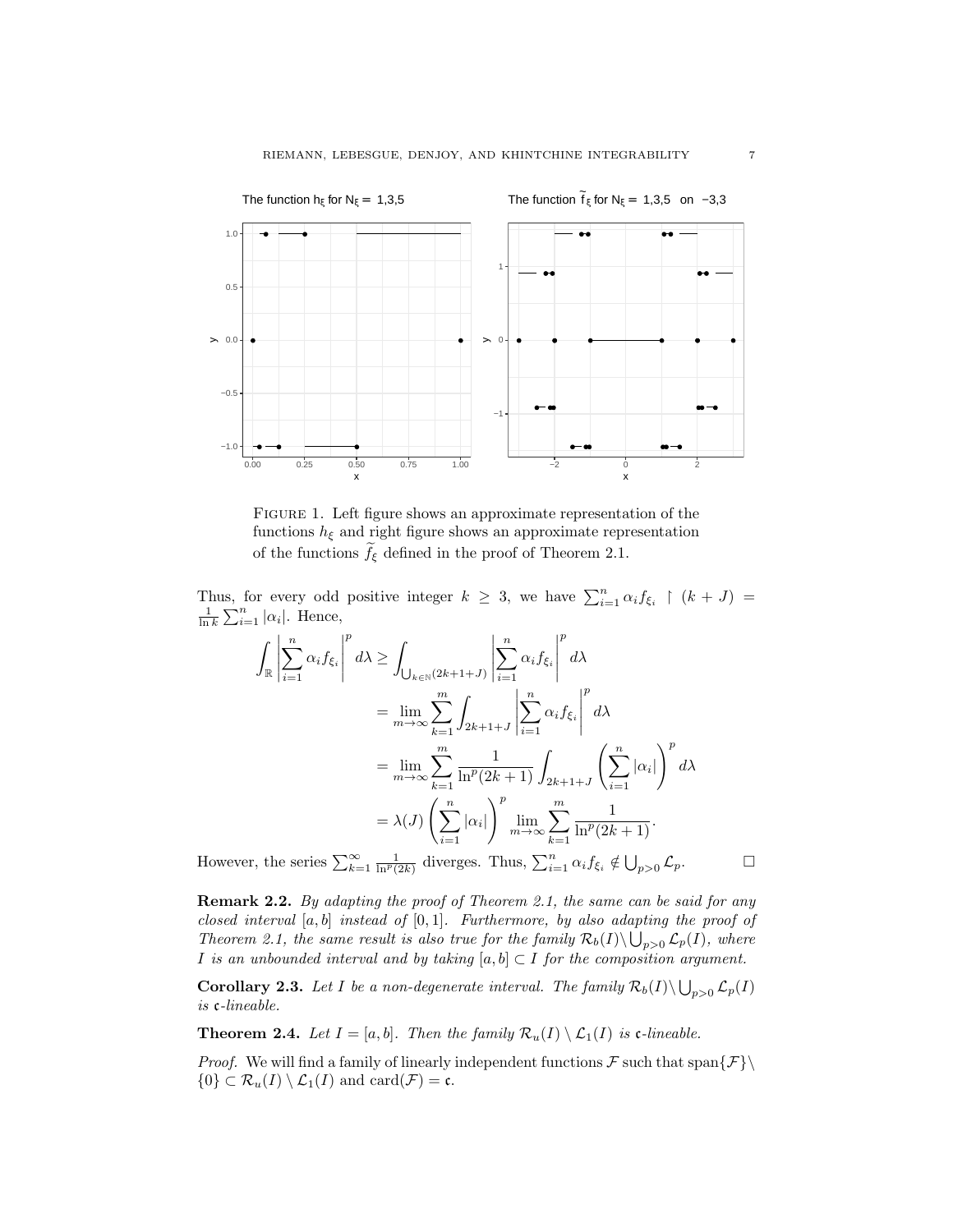Assume, without loss of generality, that  $I = [0, 1]$ . For every  $\beta \in (1, 2)$  we define a function  $f_\beta: [0, 1] \to \mathbb{R}$  as follows

$$
f_{\beta}(x) = \begin{cases} (-1)^n n^{\beta} & \text{if } x \in I_n = \left[\frac{n-1}{n}, \frac{n}{n+1}\right) \text{ where } n \in \mathbb{N}, \\ 0 & \text{if } x = 1. \end{cases}
$$

First notice that  $f_\beta$  is unbounded. Now, for every  $\beta \in (1, 2)$ , we have that

$$
\int_0^1 f_\beta(t)dt = \sum_{n=1}^\infty \int_{\frac{n-1}{n}}^{\frac{n}{n+1}} (-1)^n n^\beta dt = \sum_{n=1}^\infty (-1)^n \frac{n^{\beta-1}}{n+1},
$$

converges. Furthermore, for every  $\beta \in (1, 2)$  we have that

$$
\int_{[0,1]} |f_{\beta}(x)| d\lambda = \sum_{n=1}^{\infty} \int_{I_n} n^{\beta} d\lambda = \sum_{n=1}^{\infty} \frac{n^{\beta-1}}{n+1},
$$

diverges. Thus, we have  $\mathcal{F} \subset \mathcal{R}_u(I) \setminus \mathcal{L}_1(I)$ . It is easy to see that any linear combination of functions in  $\mathcal F$  is Riemann integrable. It therefore suffices to show that the functions in  $\mathcal F$  are linearly independent and any linear combination which is not 0 is unbounded and not in  $\mathcal{L}_1(I)$ . Let  $f = \sum_{i=1}^m \alpha_i f_{\beta_i}$ , where  $f_{\beta_1}, \ldots, f_{\beta_m} \in \mathcal{F}$ are distinct,  $\alpha_1, \ldots, \alpha_m \in \mathbb{R} \setminus \{0\}$  and  $m \in \mathbb{N}$ . Assume, without loss of generality, that  $\beta_1 > \cdots > \beta_m$ . Then,

(2.1) 
$$
\lim_{x \to 1^{-}} \frac{f(x)}{f_{\beta_1}(x)} = \alpha_1.
$$

Thus, there exists  $\frac{1}{k}$  with  $k \in \mathbb{N}$  and a non-degenerate interval [s, 1] such that  $\left|\frac{1}{k}f_{\beta_1}\right| \leq |f|$  on  $[s, 1]$ . If f would be in  $\mathcal{L}_1(I)$ , then so would  $f_{\beta_1}$ , a contradiction, hence  $f \notin \mathcal{L}_1(I)$ . Finally, if f were identically 0, then the limit in equation (2.1) is equal to 0 and we have a contradiction. The same argument proves that  $f$  is unbounded.  $\square$ 

**Remark 2.5.** In the family  $\mathcal{R}(I) \setminus \mathcal{L}_1(I)$ , the vector space obtained in the proof of Theorem 2.4 is not the only vector space of dimension c. Indeed, assume that  $I = [0, 1]$  and let S be a Hamel basis of a vector space of dimension c of conditionally convergent series of the form  $s = \left\{ \sum_{n=1}^{k} c_n \right\}$  $\mathcal{C}_{k\in\mathbb{N}}$  (see [1]). For every conditionally convergent series s and  $n \in \mathbb{N}$ , we will denote by  $s(n) = c_n$  the n-th coefficient of the series s. Let  $\{s_{\xi} : \xi < \mathfrak{c}\}\)$  be an enumeration, without repetition, of S. For every  $\xi < \mathfrak{c}$ , let us define the function  $f_{\xi} : [0,1] \to \mathbb{R}$  as

$$
f_{\xi}(n) = \begin{cases} s_{\xi}(n)2^n & \text{if } x \in I_n = \left(\frac{2^{n-1}-1}{2^{n-1}}, \frac{2^n-1}{2^n}\right), \\ 0 & \text{otherwise.} \end{cases}
$$

It is not difficult to prove that  $\mathcal{F} = \{f_{\xi} : \xi < \mathfrak{c}\}\$ is a family of linearly independent functions such that span $\{\mathcal{F}\}\setminus\{0\} \subset \mathcal{R}(I) \setminus \mathcal{L}_1(I)$ .

**Theorem 2.6.** Let I be an unbounded interval. Then the family  $\mathcal{R}_u(I) \setminus \mathcal{L}_v(I)$  is c-lineable for every  $p > 1$ .

*Proof.* Assume, without loss of generality, that  $I = \mathbb{R}$  and fix  $p > 1$ . It is enough to find a family of linearly independent functions F such that span $\{\mathcal{F}\}\setminus\{0\} \subset \mathcal{R}_u \setminus \mathcal{L}_p$ and card $(\mathcal{F}) = \mathfrak{c}$ .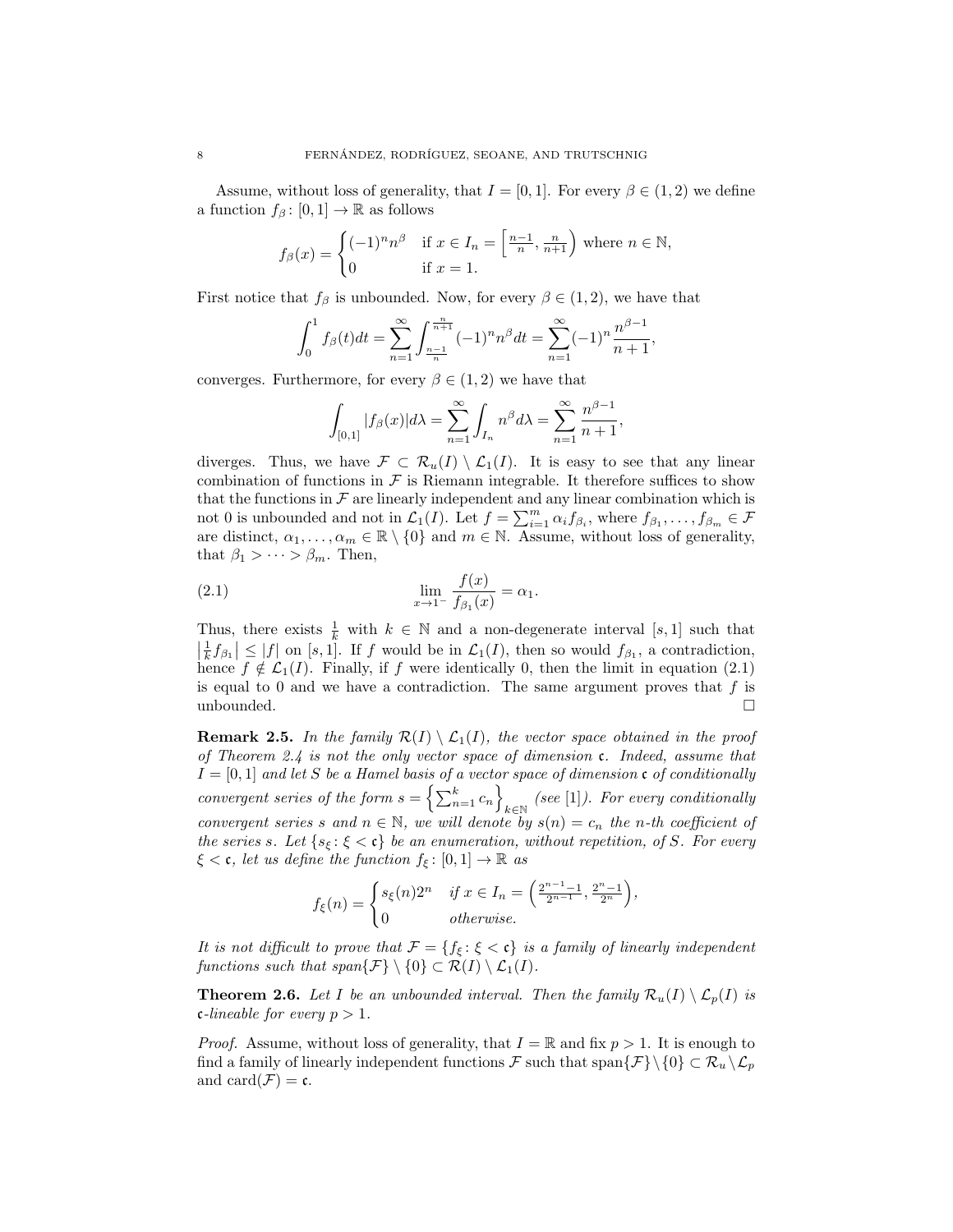For every  $\beta \in (0,1)$  let us define the function  $f_{\beta}$  as follows

$$
f_{\beta}(x) = \begin{cases} \frac{1}{(x-\beta)^{\frac{1}{p}}} & \text{if } x \in (\beta, \beta+1), \\ 0 & \text{otherwise.} \end{cases}
$$

We will show that the family  $\mathcal{F} = \{f_\beta : \beta \in (0,1)\}\$ is as needed.

First, notice that all the functions are distinct. Indeed, take distinct  $\beta_1, \beta_2 \in$ (0, 1). Assume, without loss of generality, that  $\beta_1 < \beta_2$ . Then, for every  $x \in$  $(\beta_1, \beta_2)$ , we have  $f_{\beta_2}(x) = 0 \neq \frac{1}{\alpha_2}$  $\frac{1}{(x-\beta_1)^{\frac{1}{p}}} = f_{\beta_1}(x)$ . Furthermore, the functions  $f_{\beta}$ 's are linearly independent. Assume that  $f = \sum_{i=1}^{n} \alpha_i f_{\beta_i} = 0$ , where  $f_{\beta_1}, \ldots, f_{\beta_n} \in \mathcal{F}$ are distinct,  $\alpha_1, \ldots, \alpha_n \in \mathbb{R}$  and  $n \in \mathbb{N}$ . It is enough to show that  $\alpha_i = 0$  for every  $i \in \{1, ..., n\}$ . Assume, without loss of generality, that  $\beta_1 < \cdots < \beta_n$ . Then, for every  $x \in (\beta_1, \beta_2)$ , we have  $0 = f(x) = \alpha_1 f_{\beta_1}(x) = \alpha_1 \frac{1}{\alpha_1}$  $\frac{1}{(x-\beta_1)^{\frac{1}{p}}}$ . Thus,  $\alpha_1 = 0$ .

Repeating the same arguments for  $\sum_{i=2}^{n} \alpha_i f_{\beta_i}$  we have the linear independency.

Now we will show that  $f_{\beta} \in \mathcal{R}_u \setminus \mathcal{L}_p$  for every  $\beta \in (0,1)$ . It is easy to see that  $f_\beta$  is unbounded. First, we will show that  $f_\beta \in \mathcal{R}_u$ :

$$
\int_{-\infty}^{\infty} f_{\beta}(t)dt = \int_{\beta}^{\beta+1} f_{\beta}(t)dt = \frac{p}{p-1} < \infty.
$$

Also,  $f_{\beta} \notin \mathcal{L}_p$ . Indeed,

 $\cdot$ 

$$
\int_{\mathbb{R}} |f_{\beta}(x)|^{p} d\lambda = \int_{(\beta,\beta+1)} |f_{\beta}(x)|^{p} d\lambda = \int_{(\beta,\beta+1)} \frac{1}{x-\beta} d\lambda = \infty.
$$

Finally, it remains to show that any linear combination of the form  $\sum_{i=1}^{n} \alpha_i f_{\beta_i} =$ f, where  $f_{\beta_1},\ldots,f_{\beta_n}\in\mathcal{F}$  are distinct,  $\alpha_1,\ldots,\alpha_n\in\mathbb{R}\setminus\{0\}$  and  $n\in\overline{\mathbb{N}},$  belongs to  $\mathcal{R}_u \setminus \mathcal{L}_p$ . It is easy to see that  $f \in \mathcal{R}_u$ . Thus, it is enough to show that  $f \notin \mathcal{L}_p$ . Assume, without loss of generality, that  $\beta_1 < \cdots < \beta_n$ . Then,

$$
\int_{\mathbb{R}} |f(x)|^p d\lambda \ge \int_{(\beta_1,\beta_2)} |f(x)|^p d\lambda = \int_{(\beta_1,\beta_2)} \frac{1}{x - \beta_1} d\lambda = \infty.
$$

By using similar ideas to the ones in [17] we have the following result.

**Theorem 2.7.** Let I be a non-degenerate interval. Then the family  $\mathcal{R}(I,\mathbb{C})\backslash\mathcal{L}_1(I,\mathbb{C})$ is strongly c-algebrable.

## **Theorem 2.8.** The family  $\mathcal{L}_1 \cap \mathcal{NR}$  is strongly c-algebrable.

*Proof.* Let  $Z_0$  be a Lebesgue measurable set such that  $\lambda(Z_0 \cap J) > 0$  and  $\lambda(Z_0^c \cap J)$  $J > 0$  for every non-degenerate interval  $J \subset [0,1]$  (see [2] or [18]). We define  $Z = \mathbb{Q} \cup Z_0$ . Take H a positive Hamel basis of R over  $\mathbb{Q}$ . The family of functions  $f_h(x) = e^{hx} \chi_Z(x)$  with  $h \in H$  forms a system of generators of an algebra. Note that, by construction of Z, the function  $f_h$  is nowhere continuous for any  $h \in H$ . Furthermore, it is easy to see that every algebraic combination of the functions  $f_h$ 's that is not the zero function belongs to  $\mathcal{L}_1$  and also to  $\mathcal{NR}$  by the Lebesgue criterion for Riemann integrability. Therefore, it suffices to show that given  $f_{h_1}, \ldots, f_{h_n}$  distinct and P a polynomial of positive degree, without constant term in  $n \in \mathbb{N}$  variables and coefficients  $\alpha_i \neq 0$ , we have that  $P(f_{h_1}, \ldots, f_{h_n})(x) = \left(\sum_{i=1}^k \alpha_i e^{\beta_i x}\right) \chi_Z(x)$  is not identically zero. Notice that  $\beta_i > 0$  since H is a positive Hamel basis. By way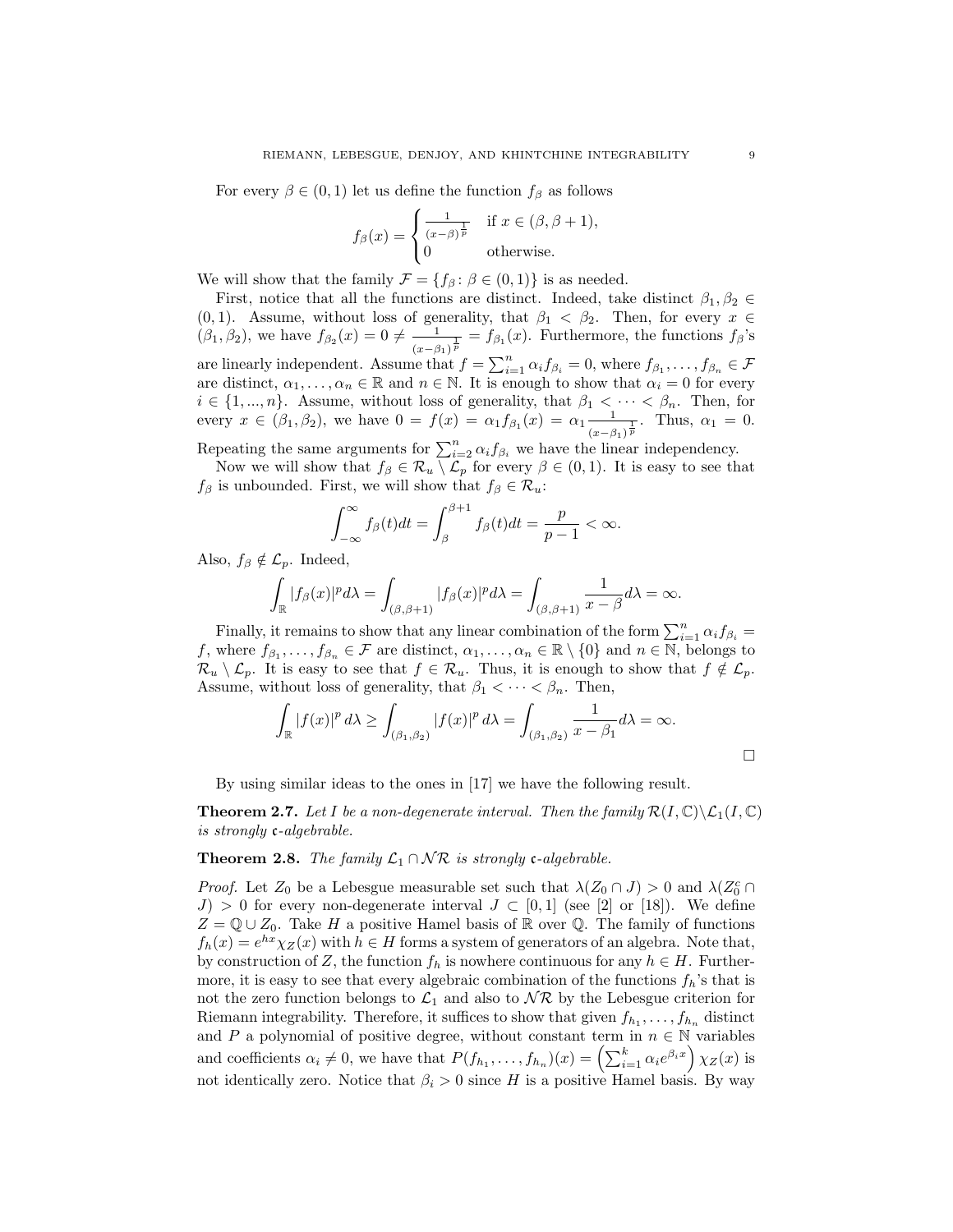of contradiction assume that  $P(f_{h_1},..., f_{h_n}) \equiv 0$  and also assume, without loss of generality, that  $\beta_1 < \cdots < \beta_k$ . Then,

$$
0 = \lim_{x \in Z, x \to +\infty} \frac{P(f_{h_1}, \dots, f_{h_n})(x)}{e^{\beta_k x}} = \alpha_k,
$$

which is absurd. Thus,  $\mathcal{L}_1 \cap \mathcal{NR}$  is strongly c-algebrable.

Remark 2.9. By restricting the family of functions in Theorem 2.8 to the interval [0, 1], we have that  $\mathcal{L}_1([0,1]) \cap \mathcal{NR}([0,1])$  is also strongly c-algebrable. It is easy to that it is c-algebrable, but also  $P(f_{h_1},...,f_{h_n})$  is not the zero function given  $f_{h_1}, \ldots, f_{h_n}$  distinct and P a polynomial of positive degree, without independent term in  $n \in \mathbb{N}$  variables and coefficients  $\alpha_i \neq 0$ . Indeed, if the function  $P(f_{h_1},...,f_{h_n})(x) = \left(\sum_{i=1}^k \alpha_i e^{\beta_i x}\right) \chi_Z(x)$  were identically zero, then for every  $x \in Z_0$  we have  $\sum_{i=1}^k \alpha_i e^{\beta_i x} = 0$ . Thus, by continuity, we have  $\sum_{i=1}^k \alpha_i e^{\beta_i x} = 0$ on [0, 1]. But this is a contradiction since the functions  $\{e^{\beta x} : \beta \in \mathbb{R}\}\$  are linearly independent. In fact, notice that the same can be said for any non-degenerate interval  $I = [a, b]$ . Furthermore, these functions still belong to  $\mathcal{L}_1(I) \cap \mathcal{NR}(I)$  when they are modified on a measure zero set contained in I.

**Theorem 2.10.** Let I be an unbounded interval. Then the family  $C_b(I) \setminus \mathcal{R}(I)$  is strongly c-algebrable.

*Proof.* Assume, without loss of generality, that  $I = [0, \infty)$ . Take H a positive Hamel basis of R over  $\mathbb{O}$ . Index the family N with H, that is,  $\mathcal{N} = \{N_h : h \in H\}$ . For every  $h \in H$ , we will define  $f_h$  first on [0, 1] and then extend it periodically to I. For every  $x \in [0, 1]$ , take (see Figure 2)

$$
f_h(x) = \begin{cases} s_h(1) \left(x - \frac{1}{2}\right)(x - 1) e^{hx} & \text{if } x \in \left(\frac{1}{2}, 1\right), \\ s_h(n) \left(x - \frac{1}{2^n}\right) \left(x - \frac{1}{2^{n-1}}\right) e^{hx} & \text{if } x \in \left(\frac{1}{2^n}, \frac{1}{2^{n-1}}\right] \text{ with } n \ge 2, \\ 0 & \text{if } x \in \{0, 1\}, \end{cases}
$$

where  $s_h : \mathbb{N} \to \{-1,1\}$  is defined by

$$
s_h(n) = \begin{cases} 1 & \text{if } n \in N_h, \\ -1 & \text{if } n \in N_h^c. \end{cases}
$$

Notice that the family  $\mathcal{F} = \{f_h : h \in H\}$  forms a system of generators of an algebra of continuous bounded functions. Indeed, the functions  $f_h$  are continuous and bounded by construction and, therefore, every algebraic combination of functions  $f_h$  is also continuous. Take  $P(f_{h_1},...,f_{h_n})$ , where  $f_{h_1},...,f_{h_n} \in \mathcal{F}$  are distinct and P is a polynomial of positive degree, without constant term in  $n \in \mathbb{N}$  variables and coefficients  $\alpha_i \neq 0$ . Thus  $P(f_{h_1},...,f_{h_n})$  is of the form  $P(f_{h_1},...,f_{h_n})$  $\sum$ d coefficients  $\alpha_i \neq 0$ . Thus  $P(f_{h_1},...,f_{h_n})$  is of the form  $P(f_{h_1},...,f_{h_n})(x) =$ <br>  $\sum_{i=1}^n \alpha_i e^{\beta_i x} s_i(n) (x - \frac{1}{2^n}) (x - \frac{1}{2^{n-1}})$  for every  $x \in (\frac{1}{2^n}, \frac{1}{2^{n-1}})$  and this repeats periodically, where  $\hat{\beta}_i > 0$  and  $s_i(n) \in \{-1,1\}$ . Assume, without loss of generality, that  $\beta_1 < \cdots < \beta_k$ . By way of contradiction assume that  $P(f_{h_1}, \ldots, f_{h_n}) \equiv 0$ . Take *J* an interval of the form  $\left(\frac{1}{2^n}, \frac{1}{2^{n-1}}\right)$  such that  $J \subset M_{h_1} \cap \ldots M_{h_n}$  and fix  $x_J \in J$ . Then,  $\mathcal{C}$  ) (y)

$$
0 = \lim_{\substack{y \to +\infty \\ y \in \{x_J + k : k \in \mathbb{N}\}}} \frac{P(f_{h_1}, \dots, f_{h_n})(y)}{e^{\beta_k y}} = \pm \infty,
$$

which is absurd.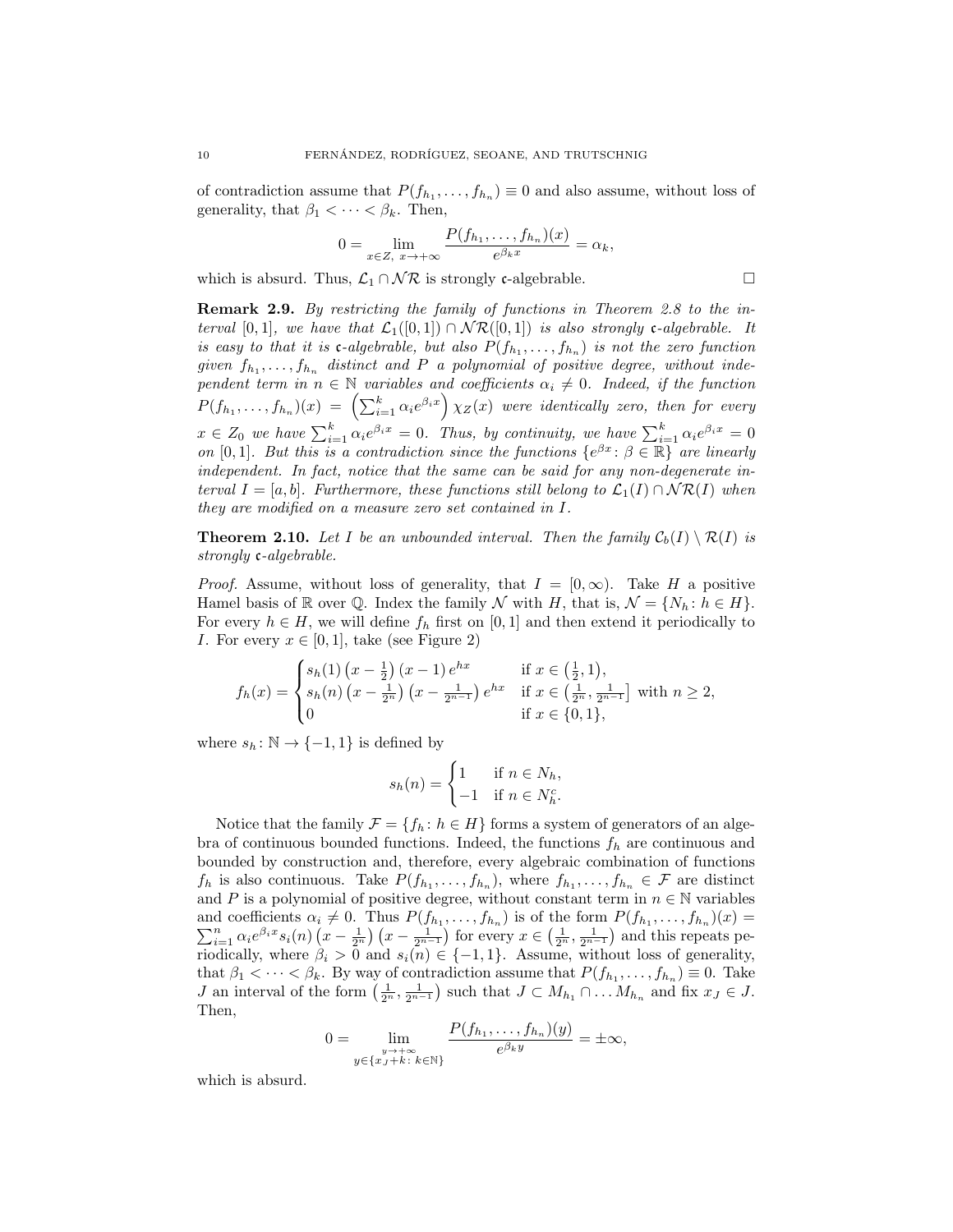

FIGURE 2. Approximate representation of the functions  $f_h$  defined in the proof of Theorem 2.10.

Finally, we will show that any algebraic combination of functions  $f<sub>h</sub>$  (that is not the zero function) does not belong to  $\mathcal{R}(I)$ . Let  $F(x) = \int_0^x P(f_{h_1}, \ldots, f_{h_n})(t)dt$ . Since the functions  $f_h$  are periodic and non-zero, we have that  $F(n) = nF(1)$  for every  $n \in \mathbb{N}$ . We know that there exists  $x \in (0,1)$  fulfilling  $F(x) \neq 0$ , hence, considering  $F(n + x) = F(x)$  for every  $n \in \mathbb{N}$ , we have that F cannot be Riemann integrable.

**Theorem 2.11.** Let I be an unbounded interval. Then the family  $C_u(I) \cap \mathcal{R}_u(I)$ is strongly c-algebrable.

*Proof.* Assume, without loss of generality, that  $I = [0, \infty)$ . We define  $f: I \to \mathbb{R}$ as follows. For every  $n \in \mathbb{N}$ , let  $f \restriction I_n = 0$  and  $f \restriction J_n = T_{J_n}$ , where  $I_n =$  $[n-1, n-2^{-2^n}], J_n = [n-2^{-2^n}, n]$  and  $T_{[a,b]}$  is a map defined by

$$
T_{[a,b]}(x) = \begin{cases} \frac{2}{b-a}(x-a) & \text{if } x \in \left[a, \frac{a+b}{2}\right], \\ \frac{2}{b-a}(b-x) & \text{if } x \in \left[\frac{a+b}{2}, b\right], \end{cases}
$$

for any non-degenerate interval [a, b]. Notice that  $T_{[a,b]}(a) = T_{[a,b]}(b) = 0$  and  $T_{[a,b]}\left(\frac{a+b}{2}\right) = 1.$ 

Take H a positive Hamel basis of R over Q. For every  $h \in H$ , we define  $f_h(x) =$  $e^{hx}f(x)$  (see Figure 3). Notice that the family  $\mathcal{F} = \{f_h: h \in H\}$  is a system of generators of a free algebra of unbounded continuous functions on I.

Furthermore, the algebra generated by  $\mathcal F$  is contained in  $\mathcal R_u(I)$ . Indeed, first we will prove that every algebraic combination of functions in  $\mathcal F$  is Riemann integrable. Take  $f_{h_1}, \ldots, f_{h_m} \in \mathcal{F}$ , where not all functions need to be distinct. Then, for every  $n \in \mathbb{N}$  and every  $x \in J_n$  we have

$$
f_{h_1}\cdots f_{h_m}=e^{\beta x}T_{J_n}^m(x),
$$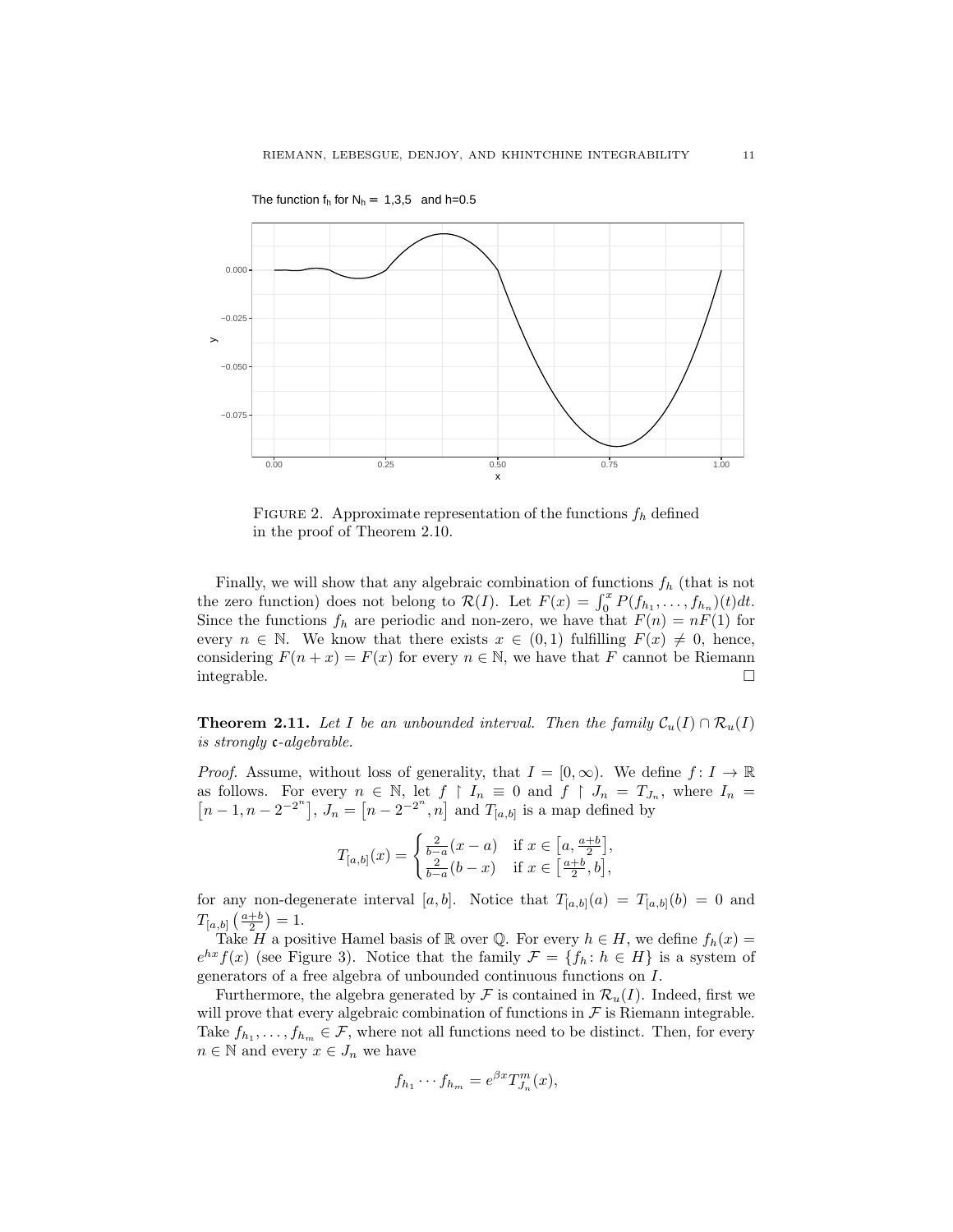

FIGURE 3. Approximate representation of the functions  $f_h$  defined in the proof of Theorem 2.11.

where  $\beta = h_1 + \cdots + h_n$ , and  $f_{h_1} \cdots f_{h_m}(x) = 0$  for every  $x \in I_n$ . Notice that  $\beta > 0$ because  $H$  is a positive Hamel basis. Thus,

$$
\int_{J_n} f_{h_1} \cdots f_{h_m}(t) dt = \int_{J_n} e^{\beta t} T^m(t) dt \le 2^{-2^n} e^{\beta n}
$$

Hence, since  $\lim_{n\to\infty} \frac{e^{\beta(n+1)}2^{-2^{(n+1)}}}{e^{\beta n}2^{-2^n}}$  $\frac{e^{(k+1)}2^{-2^{(k+1)}}}{e^{\beta n}2^{-2^n}} = 0$ , we have by the ratio test that  $\int_0^\infty f(t)dt =$  $\sum_{n=1}^{\infty} 2^{-2^n} e^{\beta n} < \infty$ . Therefore, every linear combination of functions  $f_{h_1} \cdots f_{h_m}$ is Riemann integrable. It remains to prove that every algebraic combination of functions in  $\mathcal F$  is unbounded. Let  $P$  be a polynomial of positive degree without constant term in  $n \in \mathbb{N}$  variables and take  $f_{h_1}, \ldots, f_{h_n} \in \mathcal{F}$  distinct. Then,

$$
P(f_{h_1},...,f_{h_n})(x) = \sum_{i=1}^k a_i e^{\beta_i x} T_{J_m}^{m_i}(x)
$$

for every  $x \in J_m$  and  $m \in \mathbb{N}$ , and  $P(f_{h_1},...,f_{h_n}) \equiv 0$  on  $\bigcup_{m=1}^{\infty} I_m$ . Since  $\beta_i > 0$ for every  $i \in \{1, ..., k\}$  and  $T^{m_i}(m + 2^{-(2^m+1)}) = 1$ , we have  $P(f_{h_1}, ..., f_{h_n})$ unbounded on [0, ∞). Indeed, assume without loss of generality that  $\beta_1 < \cdots < \beta_k$ . Then,

$$
\lim_{m\to\infty} P(f_{h_1},\ldots,f_{h_n})\left(m+2^{-(2^m+1)}\right)=\text{sign}(a_k)\infty,
$$

where  $sign(a_k)$  denotes the sign of  $a_k$ .

## 3. Lineability and interaction among the classes of Denjoy, Khintchine, Lebesgue, and Riemann integrable functions

**Theorem 3.1.** Let  $I = [a, b]$ . Then the family  $\mathcal{D}(I) \setminus (\mathcal{L}_1(I) \cup \mathcal{R}(I))$  is c-lineable.

*Proof.* Assume, without loss of generality, that  $I = [0, 1]$ . By Theorem 2.4 (or Remark 2.5) and Remark 2.9, let  $S_1 = \{g_{\xi} : \xi < \mathfrak{c}\}\$ and  $S_2 = \{h_{\xi} : \xi < \mathfrak{c}\}\$ be Hamel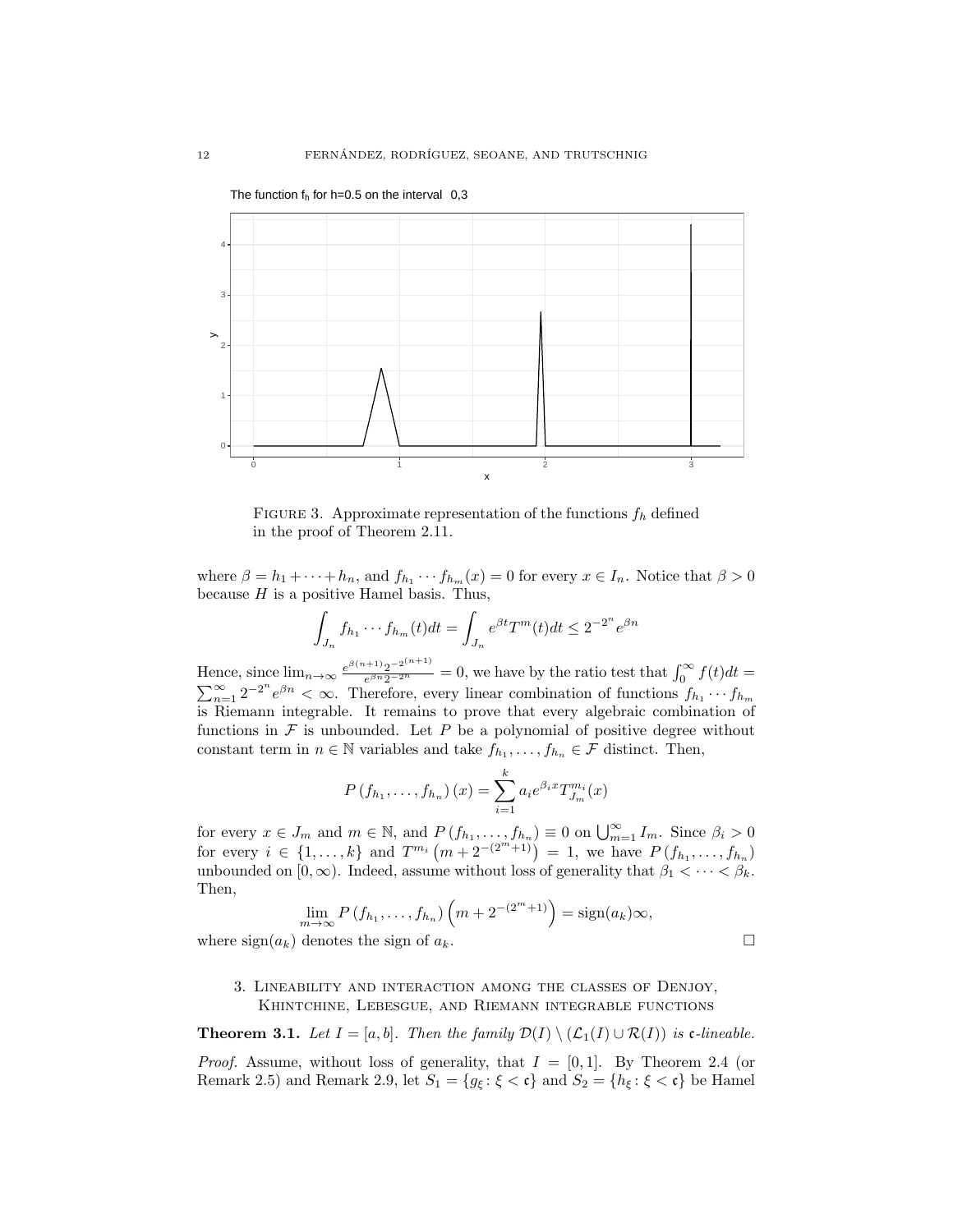basis of dimension  $\mathfrak{c}$  such that  $\text{span}\{S_1\} \subset \mathcal{R}\left(\left[0, \frac{1}{2}\right]\right) \setminus \mathcal{L}_1\left(\left[0, \frac{1}{2}\right]\right)$  and  $\text{span}\{S_2\} \subset$  $\mathcal{L}_1\left(\left[\frac{1}{2},1\right]\right) \cap \mathcal{NR}\left(\left[\frac{1}{2},1\right]\right)$ . For every  $\xi < \mathfrak{c}$ , let us define  $f_{\xi} : [0,1] \to \mathbb{R}$  as

$$
f_{\xi}(x) = \begin{cases} g_{\xi}(x) & \text{if } x \in \left(0, \frac{1}{2}\right) \\ h_{\xi}(x) & \text{if } \left(\frac{1}{2}, 1\right), \\ 0 & \text{otherwise.} \end{cases}
$$

,

Then, we have that  $\mathcal{F} = \{f_{\xi} : \xi < \mathfrak{c}\}\$ is a family of linearly independent functions such that span $\{\mathcal{F}\}\setminus\{0\} \subset \mathcal{D}(I) \setminus (\mathcal{L}_1(I) \cup \mathcal{R}(I)).$  Indeed, it is easy to see that the functions in span $\{\mathcal{F}\}\backslash\{0\}$  do not belong to  $\mathcal{L}_1(I)\cup\mathcal{R}(I)$ . But also span $\{\mathcal{F}\}\subset\mathcal{D}(I)$ by the additivity of  $\mathcal{D}(I)$  with the decomposition of the integral into subintervals and the linearity of  $\mathcal{D}(I)$  (see [23, theorems 7.3 (b) and 7.4]).

**Theorem 3.2.** Let  $I = [a, b]$ . Then the family  $\mathcal{K}(I) \setminus \mathcal{D}(I)$  is c-lineable.

*Proof.* Assume, without loss of generality, that  $I = [0, 1]$ . Take C the standard Cantor set,  $\bigcup_{n\in\mathbb{N}}(a_n, b_n) = [0, 1] \setminus C$  and the functions f and F defined as follows (see Figure 4):

$$
f(x) = \begin{cases} \beta_n & \text{if } x \in (a_n, c_n], \\ -\beta_n & \text{if } x \in (c_n, b_n), \end{cases}
$$

where  $c_n$  is the midpoint of  $(a_n, b_n)$  and  $\beta_n = \frac{1}{k(b_n - a_n)}$  with  $k > 0$  such that  $\frac{1}{3^k} = b_n - a_n$ , and

$$
F(x) = \begin{cases} \int_{a_n}^{x} f(t)dt & \text{if } x \in [a_n, b_n], \\ 0 & \text{if } x \in C, \end{cases}
$$

(see [23, exercise 7.9] and its proof for more details on f and F). Notice that  $F(a_n) = F(b_n) = 0$ . Let us define the functions

$$
r_{\xi}(x) = \begin{cases} \frac{2^n}{n} f(2^n x - 1) & \text{if } x \in \left(\frac{1}{2^n}, \frac{1}{2^{n-1}}\right] \cap M_{N_{\xi}}, \\ 0 & \text{otherwise}; \end{cases}
$$
  

$$
R_{\xi}(x) = \begin{cases} \frac{1}{n} F(2^n x - 1) & \text{if } x \in \left(\frac{1}{2^n}, \frac{1}{2^{n-1}}\right] \cap M_{N_{\xi}}, \\ 0 & \text{otherwise}. \end{cases}
$$

We will prove that the family of functions  $\mathcal{F}=\{r_\xi\colon \xi<\mathfrak{c}\}$  is linearly independent and span $\{\mathcal{F}\}\setminus\{0\}\subset\mathcal{K}(I)\setminus\mathcal{D}(I)$ . Notice that, since  $F'=f$  a.e., we have  $R'_\xi=r_\xi$ a.e. for any  $\xi < \mathfrak{c}$ . Hence, for any  $\xi < \mathfrak{c}$ ,  $(R_{\xi})'_{ap} = r_{\xi}$  a.e. Also,  $R_{\xi}$  is continuous on  $[0,1]$  for any  $\xi < \mathfrak{c}$ . Indeed, if  $n \in N_{\xi}^c$ , then  $R_{\xi} \equiv 0$  on  $\left(\frac{1}{2^n}, \frac{1}{2^{n-1}}\right)$ . If  $n \in N_{\xi}$ , then  $R_{\xi}(x) = \frac{1}{n} F(2^n x - 1)$  is continuous on  $\left(\frac{1}{2^n}, \frac{1}{2^{n-1}}\right]$  because F is continuous on [0, 1]. Observe that the points of the form  $\frac{1}{2^n}$  might be problematic but this is not the case since

$$
R_\xi\left(\frac{1}{2^n}\right)=\begin{cases}0&\text{if }n+1\in N_\xi^c,\\ \frac{1}{n+1}F(1)=0&\text{if }n+1\in N_\xi.\end{cases}
$$

Finally, notice that  $\lim_{x\to 0} R_{\xi}(x) = 0 = R_{\xi}(0)$ . Furthemore, for every  $\xi < \mathfrak{c}$ , the function  $R_{\xi}$  is ACG. To see this, observe first that  $R_{\xi}$  is AC on  $\{0\}$  and on the intervals  $\left(\frac{1}{2^n}, \frac{1}{2^{n-1}}\right]$  provided  $n \in N_{\xi}^c$ . Also, since F is AC on the intervals  $[a_k, b_k]$ and  $a_k \leq 2^n x - 1 \leq b_k$  if, and only if,  $\frac{a_n+1}{2^n} \leq x \leq \frac{b_n+1}{2^n}$  we have that  $R_\xi$  is  $AC$ on  $\left[\frac{a_k+1}{2^n}\frac{b_k+1}{2^n}\right]$  for every  $k \in \mathbb{N}$  and  $n \in N_{\xi}$ . Moreover, since F is AC on C and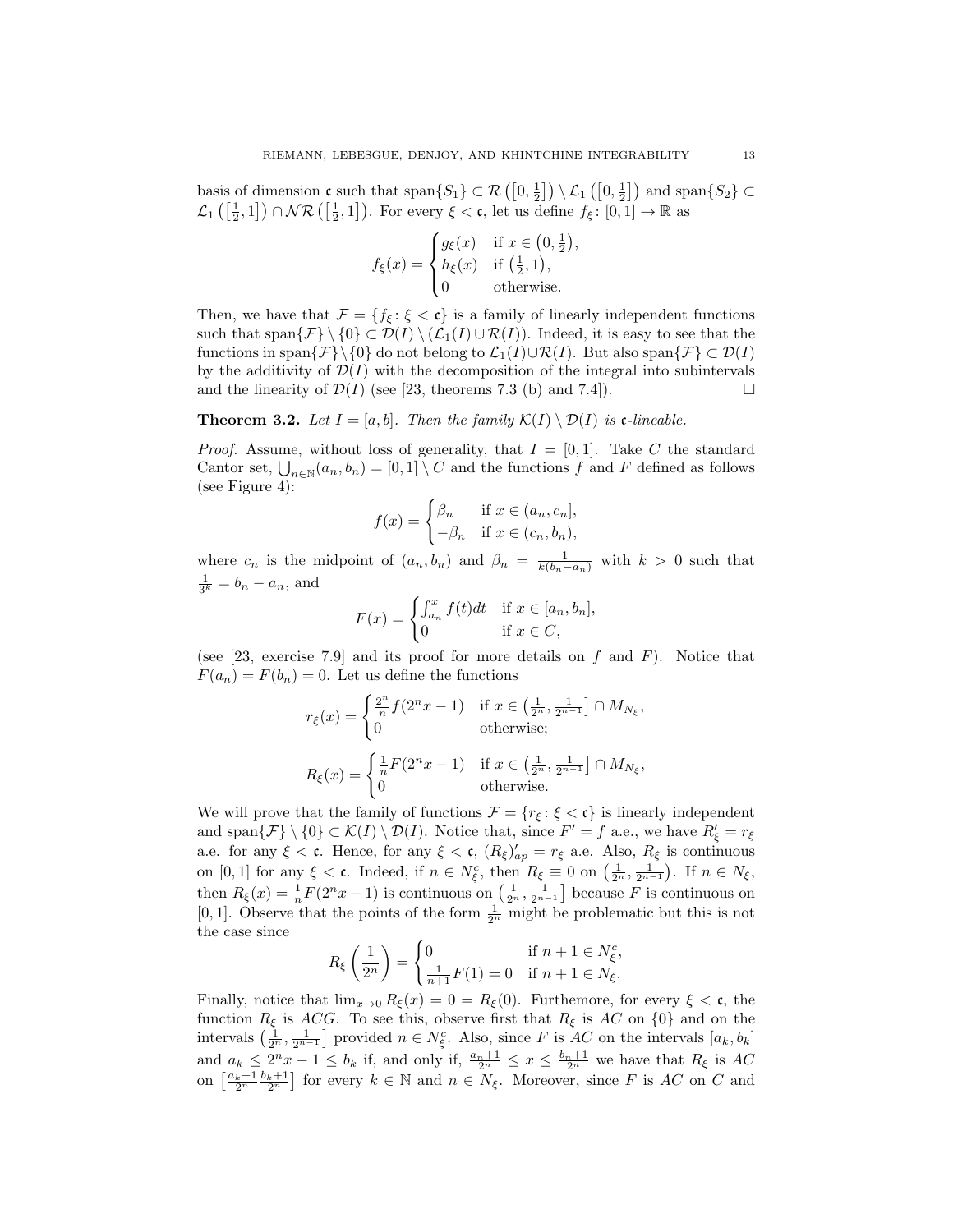

FIGURE 4. Approximate representation of the function  $f$  defined in the proof of Theorem 3.2.

 $2^{n}x - 1 = y$  for every  $y \in C$  if, and only if,  $x = \frac{y+1}{2^{n}}$  for every  $y \in C$  we have that  $R_{\xi}$  is  $AC$  on  $\frac{1}{2^n}(C+1) := \left\{ \frac{1}{2^n}(y+1): y \in C \right\}$ . Thus,  $\mathcal{F} \subset \mathcal{K}(I)$ .

To finish the proof, we will show that the functions in  $\mathcal F$  are linearly independent and span $\{\mathcal{F}\}\cap\mathcal{D}(I) = \{0\}$ . Let  $r = \sum_{i=1}^m \alpha_i r_{\xi_i}$  and  $R = \sum_{i=1}^m \alpha_i R_{\xi_i}$ , where  $r_{\xi_1}, \ldots, r_{\xi_m} \in \mathcal{F}$  are distinct,  $\alpha_1, \ldots, \alpha_n \in \mathbb{R} \setminus \{0\}$  and  $m \in \mathbb{N}$ . It is easy to see that  $R' = r$  a.e. Also, notice that by contruction of the sets  $\{N_{\xi} : \xi < \mathfrak{c}\}\,$ , there exists an interval of the form  $\left(\frac{1}{2^n}, \frac{1}{2^{n-1}}\right]$  such that  $r = \alpha_1 r_{\xi_1}$ . Thus, r cannot be the zero function which implies the linear independence. Furthermore,  $r(x) =$  $2^n$  $\frac{2^n}{n} f(2^n x - 1)$  on  $\left(\frac{1}{2^n}, \frac{1}{2^{n-1}}\right]$ . Hence, since F is not  $ACG_*$  on [0, 1], we have that R is not  $ACG_*$  on  $\left(\frac{1}{2^n}, \frac{1}{2^{n-1}}\right]$ . Therefore, since R is  $ACG$  (ACG is closed under linear combinations) and by the last paragraph of the proof of [23, exercise 7.9], we have that span $\{\mathcal{F}\}\cap\mathcal{D}(I)=\{0\}$ . Thus, by the linearity of Khintchine integral (see  $[23,$  theorem 15.6]), we have the desired result.

**Theorem 3.3.** Let  $I = [a, b]$ . Then the family of Lebesgue measurable functions from I to R that are not in  $\mathcal{K}(I)$  is c-lineable.

*Proof.* Assume, without loss of generality, that  $I = [0, 1]$ . Let  $\{a_{\xi} : \xi < \mathfrak{c}\}\)$  be an enumeration, without repetition, of  $\left[0, \frac{1}{2}\right)$ . Now, for every  $\xi < \mathfrak{c}$ , let  $\langle (a_n^{\xi}, b_n^{\xi}) : n \in$ N) be a sequence of disjoint non-degenerate intervals contained in  $[a_{\xi}, 1]$  such that

- (i)  $b_1^{\xi} < 1$  and  $b_{n+1}^{\xi} < b_n^{\xi}$ ,
- (ii)  $\{a_n^{\xi}\}_{n\in\mathbb{N}}$  converges to  $a_{\xi}$ , and
- (iii)  $a_{\xi}$  is a point of dispersion in the sense of Lebesgue of  $\bigcup_{n=1}^{\infty} (a_n^{\xi}, b_n^{\xi})$ .

For any  $\xi < \mathfrak{c}$ , we define  $f_{\xi} : [0,1] \to \mathbb{R}$  as

$$
f_{\xi}(x) = \begin{cases} \sin^2\left(\frac{x - a_n^{\xi}}{b_n^{\xi} - a_n^{\xi}}\pi\right) & \text{if } x \in (a_n^{\xi}, b_n^{\xi}) \text{ for some } n \in \mathbb{N}, \\ 0 & \text{otherwise.} \end{cases}
$$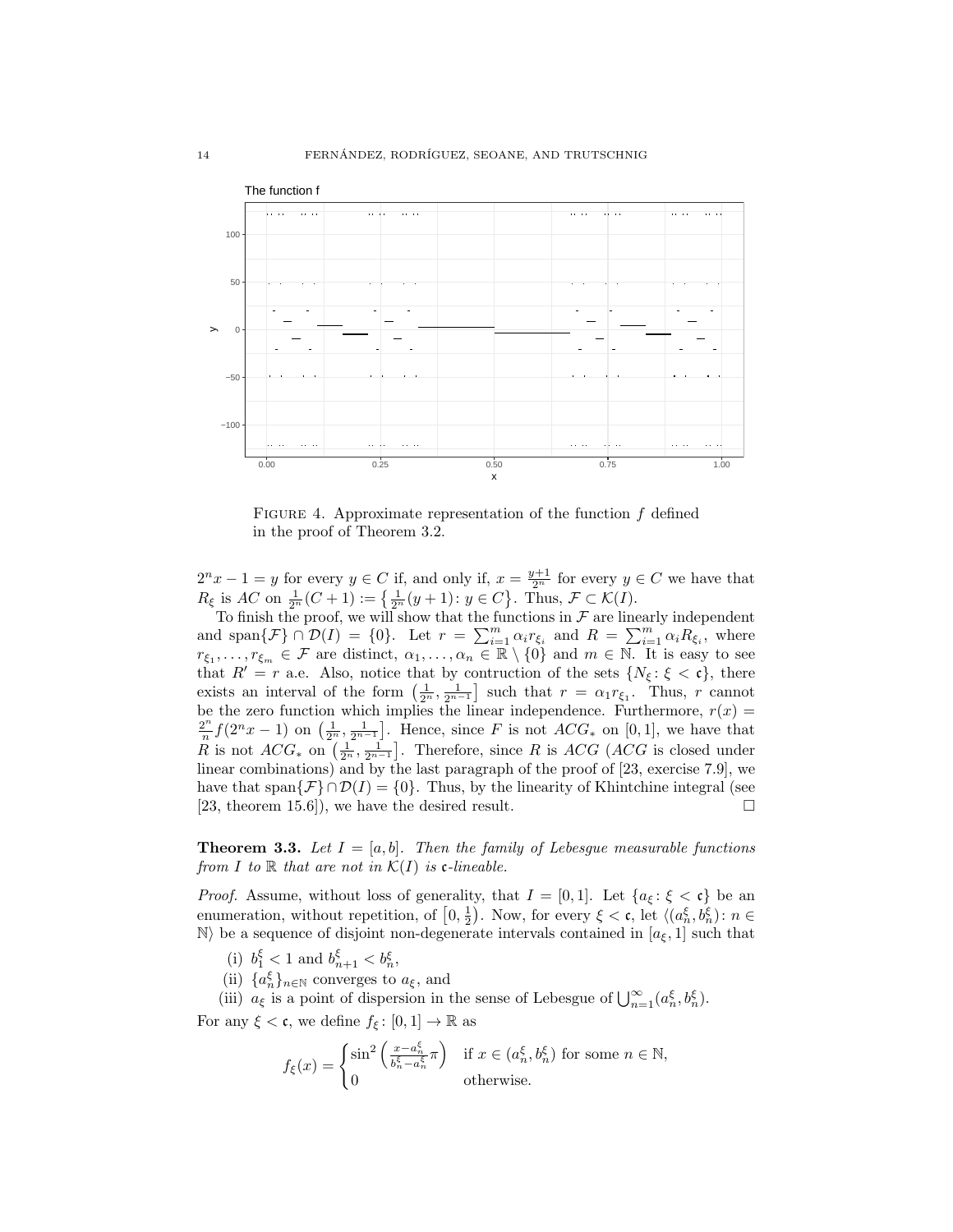The functions in  $\mathcal{F} = \{f_{\xi} : \xi < \mathfrak{c}\}\$ are linearly independent and span $\{\mathcal{F}\}\setminus\{0\}\$ is a family of Lebesgue measurable functions that are not Khintchine integrable.

To see this, first we will show that they are linearly independent. Take  $f_{\xi_1}, \ldots, f_{\xi_m} \in$  $\mathcal F$  distinct,  $\alpha_1,\ldots,\alpha_m\in\mathbb R$  and  $m\in\mathbb N$ . Without loss of generality, assume that  $a_{\xi_1} < \cdots < a_{\xi_m}$ . If  $\sum_{i=1}^m \alpha_i f_{\xi_i} = 0$ , then  $\alpha_i = 0$  for every  $i \in \{1, \ldots, m\}$ . Indeed, since  $a_n^{\xi_1}$  converges to  $a_{\xi_1}, \{a_n^{\xi_1}\}_{n\in\mathbb{N}}$  is strictly decreasing and  $a_{\xi_1} < \cdots < a_{\xi_m}$ , there exists  $n_0 \in \mathbb{N}$  such that  $(a_n^{\xi_1}, b_n^{\xi_1}) \cap (a_{\xi_1}, a_{\xi_2})$  is nonempty for every  $n \geq n_0$ . Take  $x_0 \in (a_{n_0}^{\xi_1}, b_{n_0}^{\xi_1}) \cap (a_{\xi_1}, a_{\xi_2})$ , then  $0 = \alpha_1 f_{\xi_1}(x_0)$  and where  $f_{\xi_1}(x_0) \neq 0$ . Thus,  $\alpha_1 = 0$ . Repeating the same arguments, we have that  $\alpha_i = 0$  for any  $i \in \{1, \ldots, m\}$ .

It is easy to see that the functions in  $\mathcal F$  are Lebesgue measurable, which implies that any linear combination is also Lebesgue measurable. Notice now that by construction  $f_{\xi}$  is differentiable in  $(a_{\xi}, 1]$ , continous in  $(a_{\xi}, 1]$  but not in  $a_{\xi}$ , and approximately differentiable in  $a_{\xi}$ . Thus, for every  $\xi < \mathfrak{c}$ , the function  $f_{\xi}$  is not Khintchine integrable. Indeed, assume otherwise. Following the proof of [23, exercise 15.3], the function  $f_{\xi}$  is continuous at  $a_{\xi}$  which is absurd.

It remains to show that given any linear combination  $f$  of functions in  $\mathcal F$  which is not identically zero we have  $f \notin \mathcal{K}(I)$ . Let  $f = \sum_{i=1}^{m} \alpha_i f_{\xi_i}$ , where  $f_{\xi_1}, \ldots, f_{\xi_m} \in \mathcal{F}$ are distinct,  $\alpha_1, \ldots, \alpha_m \in \mathbb{R} \setminus \{0\}$  and  $m \in \mathbb{N}$ . Assume, without loss of generality, that  $a_{\xi_1} < \cdots < a_{\xi_m}$ . By way of of contradiction, assume that  $f \in \mathcal{K}(I)$ , then, by [23, theorem 15.4 (a)],  $f \restriction [a_{\xi_1}, a_{\xi_2}] \in \mathcal{K}([a_{\xi_1}, a_{\xi_2}])$ . But in this case, using a similar argument as above that comes from [23, exercise 15.3], we have  $f \restriction [a_{\xi_1}, a_{\xi_2}] \notin$  $\mathcal{K}([a_{\xi_1}, a_{\xi_2}]),$  which is absurd.

## 4. Final remarks

In this last small section, we shall provide some comments on [21, §4], which deals with continuous unbounded functions on arbitrary non-compact metric spaces (providing an improvement of [21, Theorem 4.1]).

**Theorem 4.1.** In every non-compact metric space  $X$ , the family of all continuous unbounded functions from X to  $\mathbb R$  is strongly c-algebrable.

*Proof.* We will follow the argument found in [21, section 4]. Since X is not compact, there exists a sequence  $(x_n)_{n\in\mathbb{N}}$  with no convergent subsequence (we can assume that all elements  $x_n$  are distinct). Thus, the set  $A = \{x_n : n \in \mathbb{N}\}\$ is closed and has the discrete topology. Take H a positive Hamel basis of R over Q. For every  $h \in H$ and every  $n \in \mathbb{N}$ , let  $g_h(x_n) = e^{\overline{h}n}$ . Since A is closed and has the discrete topology, by Tietze's Extension Theorem (see [24, theorem 35.1]) there exists a continuous extension  $f_h$  to X of  $g_h$  such that  $f_h \upharpoonright A = g_h$ . It is easy to see that  $\{f_h : h \in H\}$ is a system of generators of a free algebra of continous unbounded functions on  $X.$ 

**Remark 4.2.** Let  $p \in \beta \mathbb{N} \setminus \mathbb{N}$ , where  $\mathbb N$  is endowed with the discrete topology and  $\beta \mathbb{N}$  is the Stone–Cech compactification by ultrafilters of  $\mathbb{N}$  (i.e., any maximal family of subsets of N closed under taking supersets and finite intersections, see [16]). Consider the set  $X = \beta \mathbb{N} \setminus \{p\}$ . Notice that X is not compact since p is not isolated.

Let  $f: X \to \mathbb{R}$  be a continuous function and take  $\overline{f} = f \upharpoonright \mathbb{N}$ . Then we have two possible cases: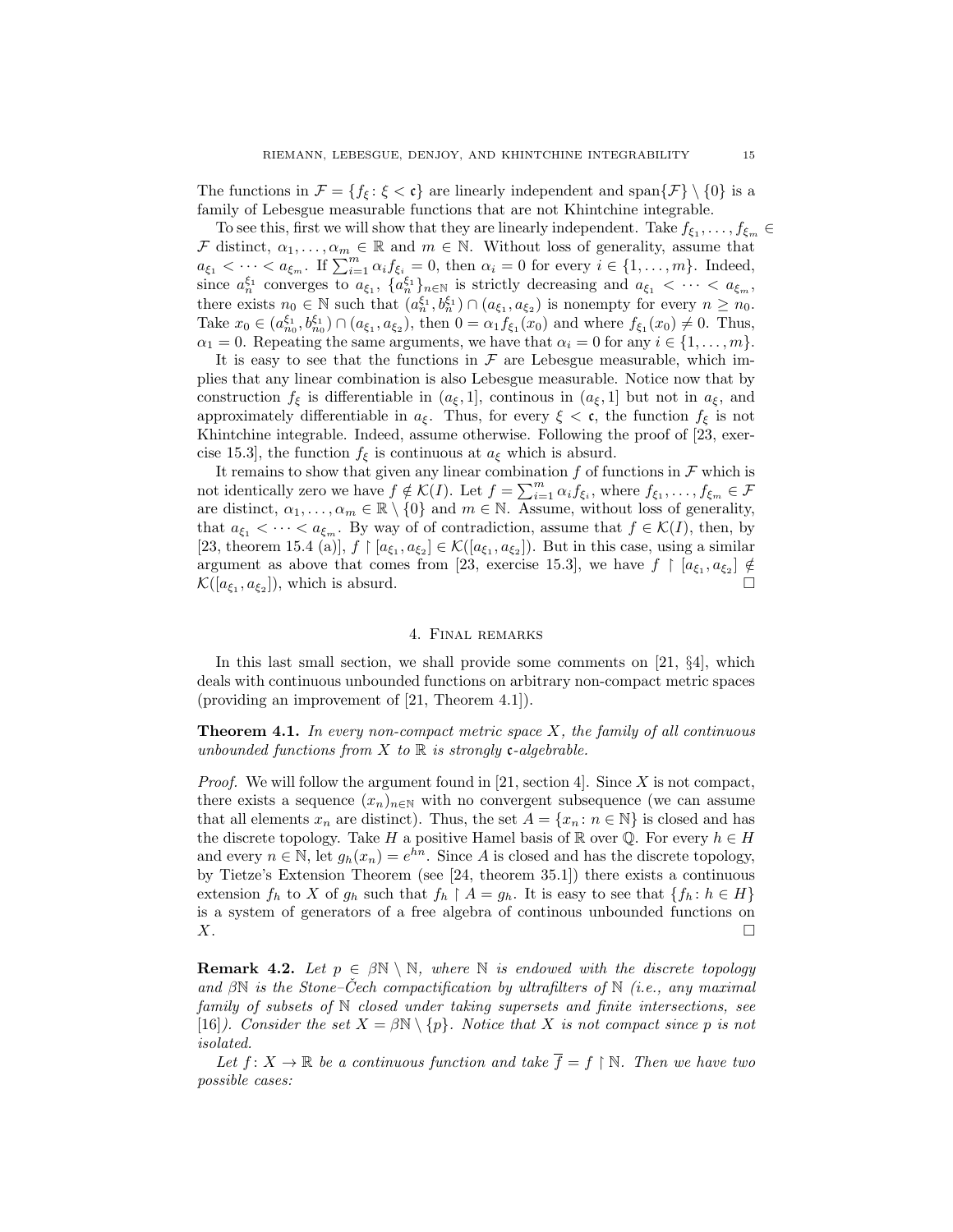- (i) If  $\overline{f}$  is bounded, then there exists a unique continuous and bounded extension of  $\overline{f}$  to  $\beta \mathbb{N}$  denoted by  $\beta \overline{f}$ . Since  $f \upharpoonright \mathbb{N} = \beta \overline{f} \upharpoonright \mathbb{N}$ , we have that  $f = \beta \overline{f} \upharpoonright X$ . Thus, f is bounded.
- (ii) If  $\overline{f}$  is bounded, take an increasing sequence  $\{x_n\}_{n\in\mathbb{N}}\subset\mathbb{N}$  such that  $\overline{f}(x_n)$  $\overline{f}(x_{n+1})$ . Consider the basic neighborhoods  $V_{\{x_q,x_{q+1},...\}}$  and an element r in their intersection. Such an r exists since there are infinitely many ultrafilters that contain the set  $\{\{x_q, x_{q+1}, ...\} : q \in \mathbb{N}\}\$ . In a basic neighborhood of r there are always natural numbers bigger than any real number, thus f cannot be continuous at r and we have contradiction. Hence, there are no continuous unbounded functions on X.

To sum it up we have just proven that, in Theorem 4.1, the metric space cannot replaced by a completely regular space.

#### **REFERENCES**

- [1] A. Aizpuru, C. Pérez-Eslava, and J. B. Seoane-Sepúlveda, Linear structure of sets of divergent sequences and series, Linear Algebra Appl. 418 (2006), no. 2-3, 595–598.
- E. de Amo, M. Díaz Carrillo, and J. Fernández Sánchez, Functions with unusual differentiability properties, An. Stiint. Univ. Al. I. Cuza Iași. Mat. (N.S.)  $62$  (2016), no. 1, 121–140.
- [3] G. Araújo, L. Bernal-González, G. A. Muñoz-Fernández, J. A. Prado-Bassas, and J. B. Seoane-Sepúlveda, Lineability in sequence and function spaces, Studia Math. 237 (2017), no. 2, 119–136, DOI 10.4064/sm8358-10-2016.
- [4] R. M. Aron, L. Bernal González, D. M. Pellegrino, and J. B. Seoane Sepúlveda, Lineability: the search for linearity in mathematics, Monographs and Research Notes in Mathematics, CRC Press, Boca Raton, FL, 2016.
- [5] R. M. Aron, D. Pérez-García, and J. B. Seoane-Sepúlveda, Algebrability of the set of nonconvergent Fourier series, Studia Math. 175 (2006), no. 1, 83–90, DOI 10.4064/sm175-1-5.
- R. M. Aron, V. I. Gurariy, and J. B. Seoane-Sepúlveda, Lineability and spaceability of sets of functions on R, Proc. Amer. Math. Soc. 133 (2005), no. 3, 795-803.
- [7] D. Azagra, G. A. Muñoz-Fernández, V. M. Sánchez, and J. B. Seoane-Sepúlveda, Riemann integrability and Lebesgue measurability of the composite function, J. Math. Anal. Appl. 354 (2009), no. 1, 229–233.
- [8] M Balcerzak, A Bartoszewicz, and M Filipczak, Nonseparable spaceability and strong algebrability of sets of continuous singular functions, J. Math. Anal. Appl. 407 (2013), no. 2, 263–269.
- [9] L. Bernal-González, H. J. Cabana-Méndez, G. A. Muñoz-Fernández, and J. B. Seoane-Sepúlveda, On the dimension of subspaces of continuous functions attaining their maximum finitely many times, Trans. Amer. Math. Soc. 373 (2020), no. 5, 3063–3083, DOI 10.1090/tran/8054.
- [10] L. Bernal-González, G. A. Muñoz-Fernández, D. L. Rodríguez-Vidanes, and J. B. Seoane-Sepúlveda, Algebraic genericity within the class of sup-measurable functions, J. Math. Anal. Appl. 483 (2020), no. 1, 123576, 16, DOI 10.1016/j.jmaa.2019.123576.
- [11] L. Bernal-González, D. Pellegrino, and J. B. Seoane-Sepúlveda, Linear subsets of nonlinear sets in topological vector spaces, Bull. Amer. Math. Soc. (N.S.) 51 (2014), no. 1, 71–130, DOI 10.1090/S0273-0979-2013-01421-6.
- [12] D. Cariello and J. B. Seoane-Sepúlveda, Basic sequences and spaceability in  $\ell_p$  spaces, J. Funct. Anal. 266 (2014), no. 6, 3797–3814, DOI 10.1016/j.jfa.2013.12.011.
- [13] K. C. Ciesielski and J. B. Seoane-Sepúlveda, Differentiability versus continuity: restriction and extension theorems and monstrous examples, Bull. Amer. Math. Soc. (N.S.) 56 (2019), no. 2, 211–260, DOI 10.1090/bull/1635.
- [14] , A century of Sierpiński-Zygmund functions, Rev. R. Acad. Cienc. Exactas Fís. Nat. Ser. A Mat. RACSAM 113 (2019), no. 4, 3863–3901, DOI 10.1007/s13398-019-00726-0.
- [15] P. H. Enflo, V. I. Gurariy, and J. B. Seoane-Sepúlveda, Some results and open questions on spaceability in function spaces, Trans. Amer. Math. Soc. 366 (2014), no. 2, 611-625.
- [16] R. Engelking, General topology, 2nd ed., Sigma Series in Pure Mathematics, vol. 6, Heldermann Verlag, Berlin, 1989. Translated from the Polish by the author.